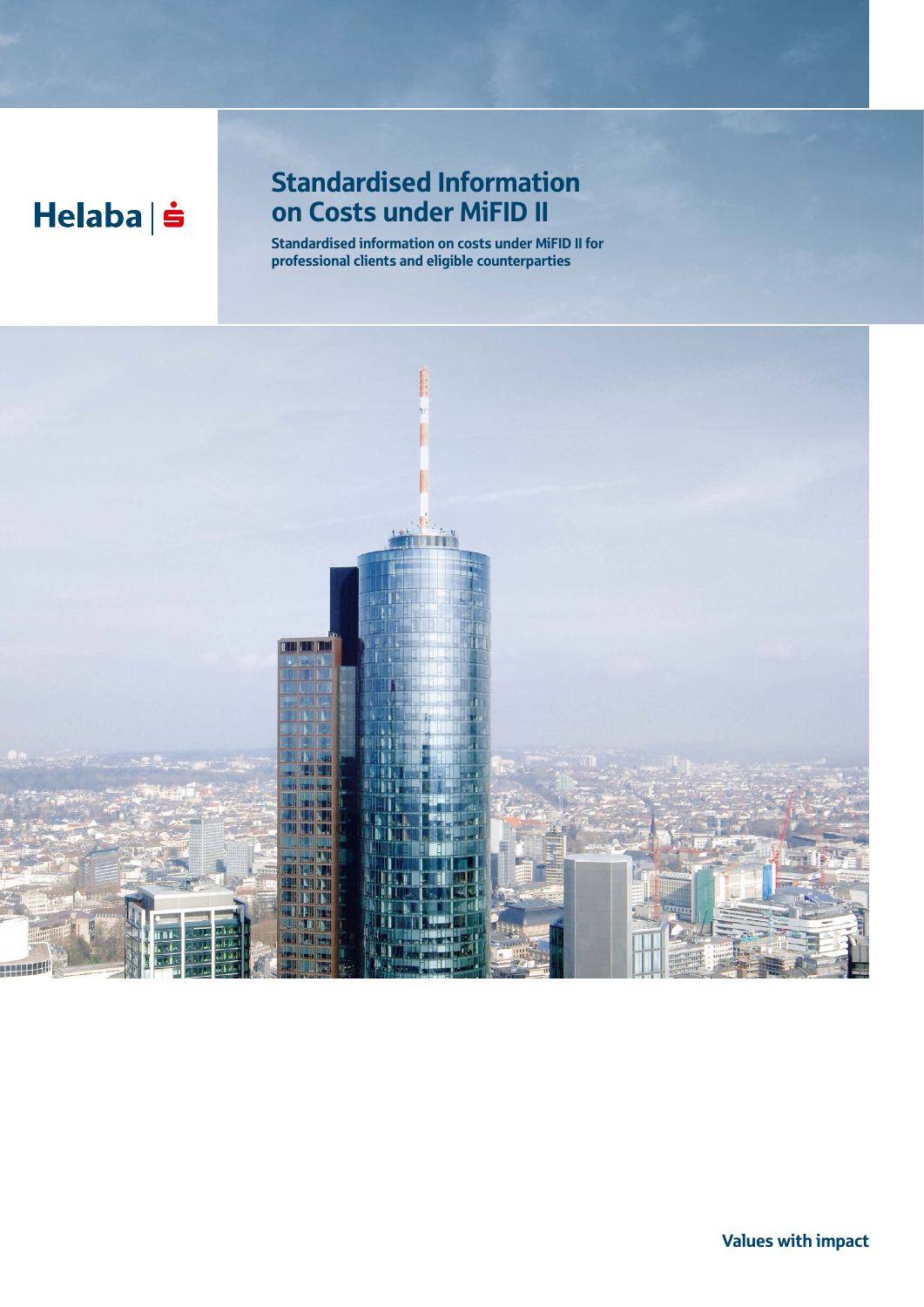In the interests of better readability, Landesbank Hessen-Thüringen is referred to as "the Bank" in the following text.

All due care was taken when compiling this document. However, we cannot guarantee that it is free of errors or omissions. This document and all parts thereof are protected by copyright. Any use outside the narrow limits laid down by the German laws on copyright (Urheberrechtsgesetz) is unlawful without the approval of Landesbank Hessen-Thüringen Girozentrale and punishable by law. That applies in particular to reproduction, translation, microfilming, or storage and processing in electronic systems.

© 2021 Landesbank Hessen-Thüringen Girozentrale Published: 1 January 2021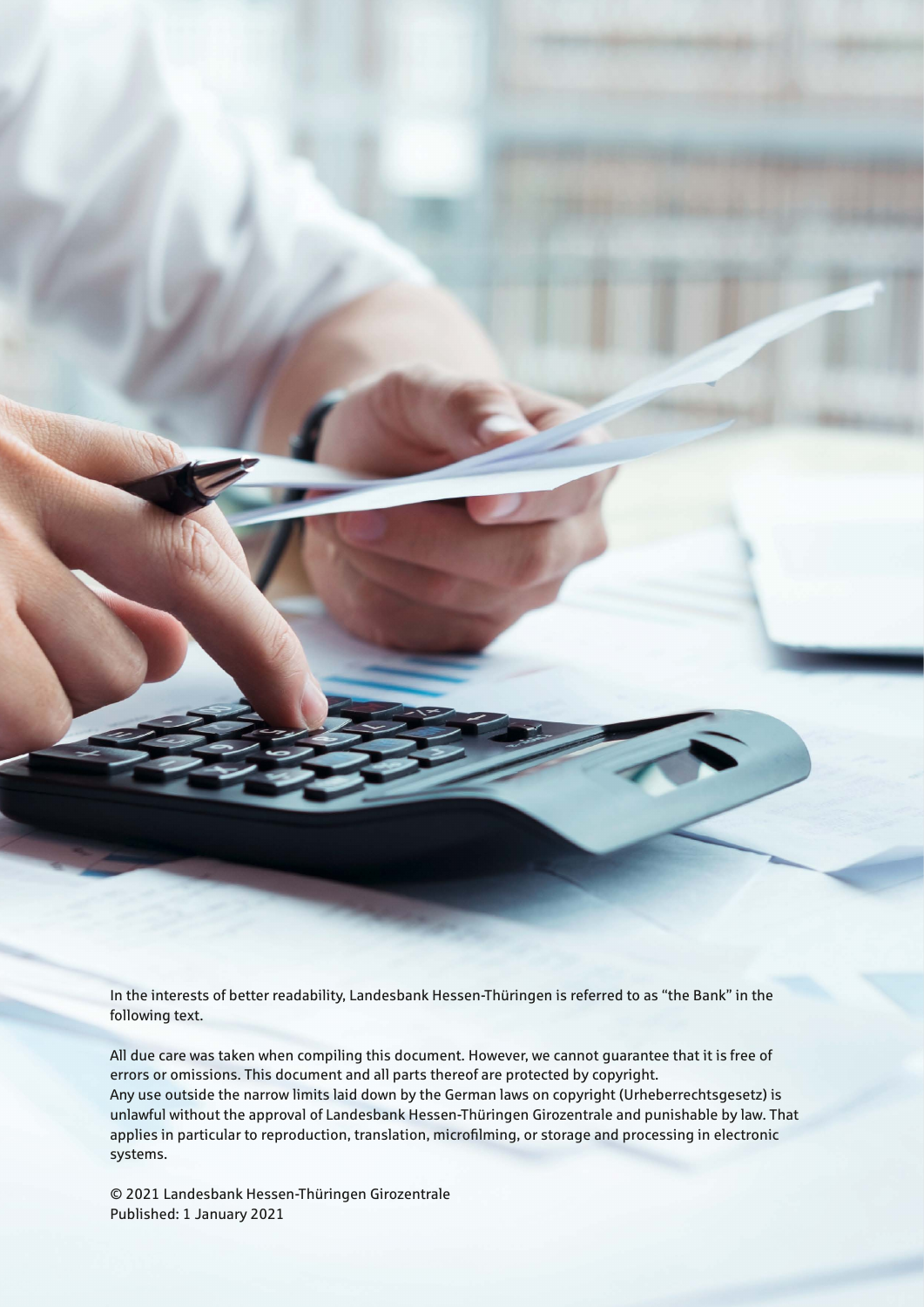## Standardised Information on Costs under MiFID II

## 1. New requirements from the revision of the European Directive on Markets in Financial Instruments (MiFID II)

New information requirements on the costs and associated charges, including inducements, relating to financial instruments and the provision of investment and/or ancillary services have resulted from the implementation of the fundamentally revised European Directive on Markets in Financial Instruments (MiFID II) and the Regulation on Markets in Financial Instruments (MiFIR), which have been in force since 3 January 2018. These new requirements modify the existing requirements of the first European Directive on Markets in Financial Instruments (MiFID I), which was transposed into German law in November 2007, and are designed to enhance investor protection and create a single EU rulebook governing the activity of investment firms.

Under the new requirements, Helaba – as an investment firm – must provide information to its clients about the associated costs and charges, including inducements, on a 'durable medium' in good time before executing their orders (ex-ante disclosure of costs). Ex-ante disclosure of costs is designed to enable clients or potential clients to take their investment decisions on an informed basis.

The investment firm can comply with the ex-ante cost disclosure requirement in connection with the individual financial instrument it is recommending to you or the individual transaction that we will execute, or alternatively in a standardised format, i.e. by referencing an illustrative amount invested in a merely approximately defined product. If the exact costs are not known at the time of the ex-ante disclosure, they can be estimated based on experience.

The objective of the present document (the 'Standardised Cost Information') is to provide Helaba's institutional business partners who are classified as professional clients or eligible counterparties with ex-ante information in a standardised format about the product costs, as well as about any foreign exchange costs that may be incurred, in connection with transactions it executes, provided that those costs can be estimated generically without reference to the individual financial instrument or the individual transactions. The present Standardised Cost Information may also cover products that you do not trade with Helaba.

The costs disclosed in this document are conservative estimates. Going forward, Helaba will regularly validate the product costs disclosed here against the product costs actually incurred, update this document correspondingly if required and send you a new version.

For reasons of simplicity, this document does not disclose any service costs that may be incurred. You will find information about service costs in the contractual agreements you have entered into with Helaba (commission fees and fees in connection with custody accounts held with Helaba).

The conditions stated in the following Standardised Cost Information have no effect on any special conditions specifically agreed with you. Please contact your client advisor if you have any questions as regards validity or applicability.

Using the example of a bond purchase, the Appendix illustrates how a complete ex-ante cost disclosure breaks down into the product and foreign exchange costs disclosed in the present Standardised Cost Information, as well as the service costs contractually agreed with you.

In addition to the Standardised Cost Information, Helaba will provide you with an ex-ante cost disclosure for the individual financial instrument recommended by Helaba or the individual transaction to be executed by Helaba if you have requested such an additional ex-ante cost disclosure or – without being requested by you – the product costs or inducements in connection with the corresponding product are not disclosed in the present Standardised Cost Information, or the product costs disclosed there will be exceeded in specific cases.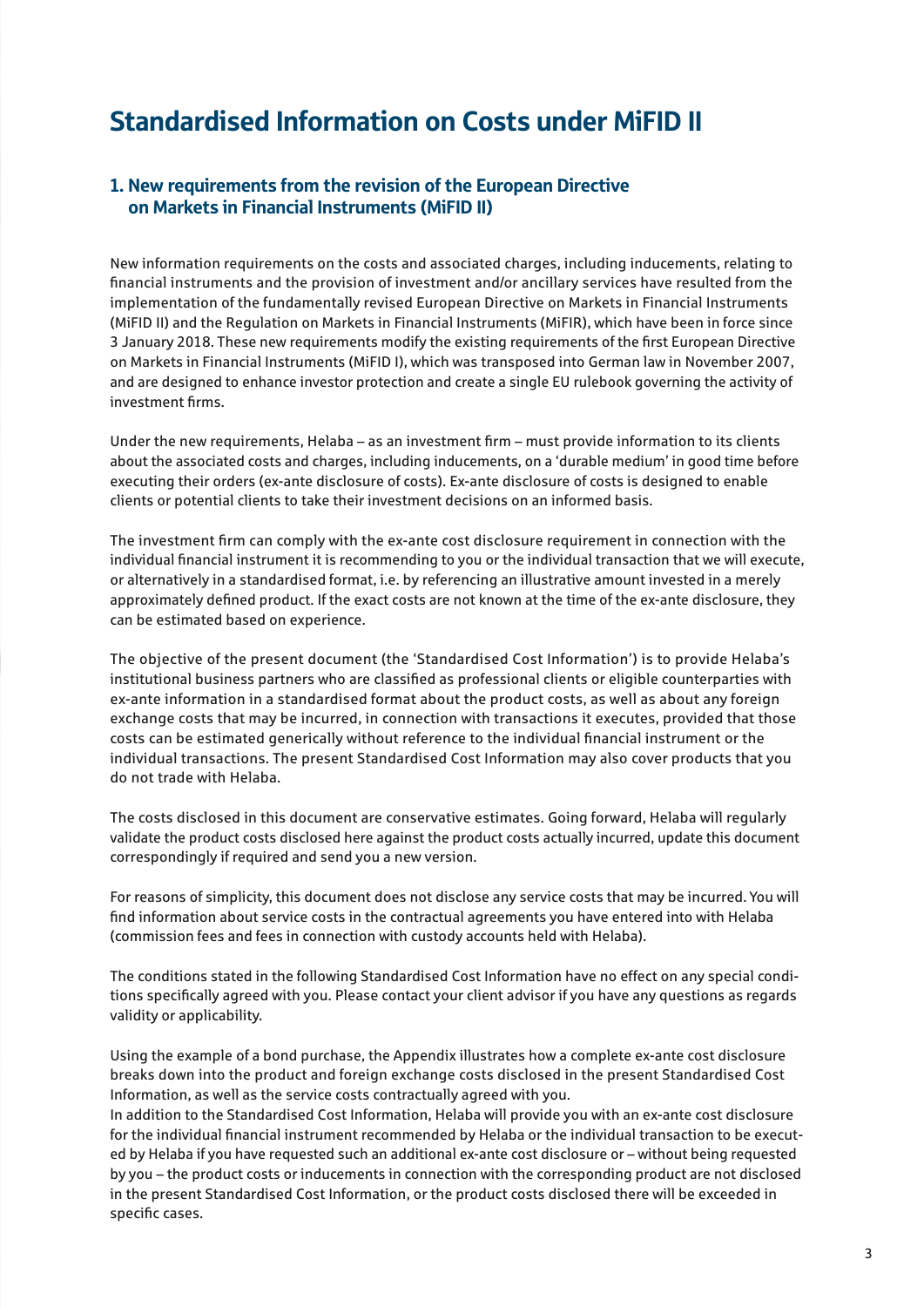In contrast to the Standardised Cost Information, the ex-ante cost disclosure shows the product costs for the individual transaction, based on customised estimates. If requested, it will also contain any service and foreign exchange costs that will be incurred.

Helaba offers a variety of channels for providing the ex-ante cost disclosure:

- **by phone or chat prior to the transaction**
- on a durable medium preferably by email (PDF file), or alternatively by fax or mail prior to the transaction
- by phone or chat prior to the transaction and, additionally, on a durable medium preferably by email (PDF file), or alternatively by fax or mail – after the transaction

Please tell your personal contact at Helaba about your preference for an ex-ante cost disclosure, the desired scope and communication channel, as well as the address for communication, in the course of the investment advisory discussion or prior to the transaction.

Disclosure by phone/chat will be recorded as part of the order recording process. Please note that written provision of the disclosure prior to the transaction may delay the transaction. In such a case, it may not be possible to maintain the offered price. Because it is a fast-moving market, Helaba requires communication by phone/chat in the case of FX derivatives.

If you are a bank, it may happen that Helaba classifies itself as a client, and you as a 'non-client', in the case of transactions with you relating to certain products. In such cases, Helaba is not required to comply with the new cost transparency rules because it does not have a client relationship with you, even if you have received the Standardised Cost Information in this communication and it also contains cost information for products in relation to which Helaba does not classify you as a client. Helaba will inform you about any classification as a 'non-client' in the context of the relevant transaction, since this results in the non-applicability of the cost transparency rules.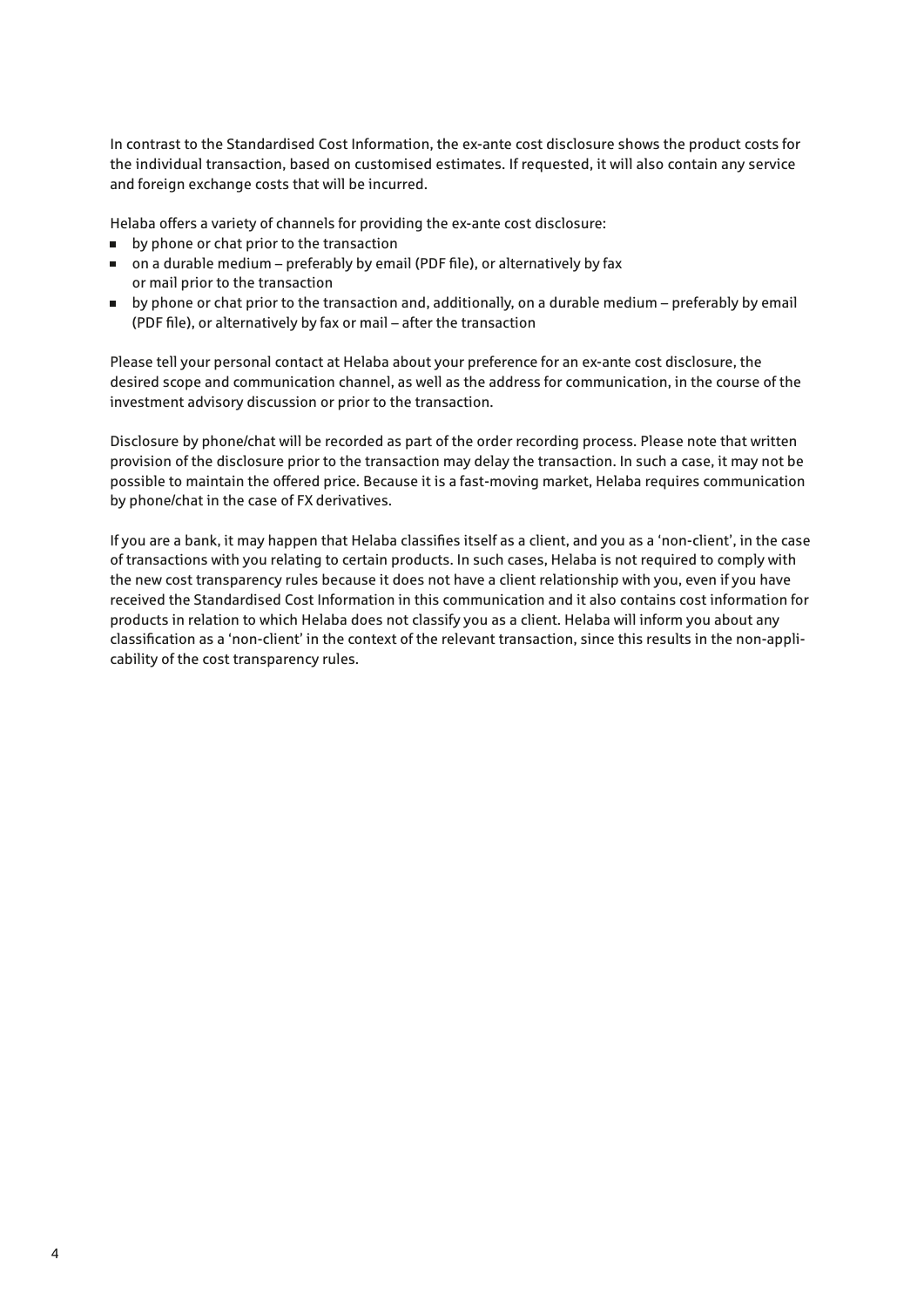## 2. Foreign exchange costs

Foreign exchange costs are the costs incurred through FX conversion at a rate that differs from the FX mid-rate.

Helaba will perform FX conversions in the context of securities settlements if you have a custody account with Helaba and the securities will be settled in a foreign currency for which you do not have an account with Helaba. FX conversion uses an FX rate that includes the margins shown below versus the mid-rate of the settlement currency against EUR.

To calculate the foreign exchange costs that will be incurred in each case, this margin is applied to the securities settlement in question.

| <b>Group</b> | <b>Currencies</b>                                             | Difference versus mid-rate (up to)* |
|--------------|---------------------------------------------------------------|-------------------------------------|
|              | USD, GBP, JPY, CHF, DKK, NOK, SEK                             | 0.10%                               |
|              | AUD, CAD, NZD, SGD                                            | $0.10\%$                            |
|              | CZK, HUF, PLN, RON, TRY, ILS, MXN, ZAR, HKD, other currencies | $0.20\%$                            |

\* Securities foreign exchange transactions are not performed at a reference rate. This means that there is no defined mid-rate. The spreads entered in 360t are flexible and determined by factors such as volatility, liquidity and volume. They may thus be subject to change over time (and are not constant). The figures shown here are the maximum differences.

### 3. Product costs, inducements and references to agreed service costs

In the present Standardised Cost Information, 'product costs' mean the sum of all costs that may be contained in the client price for the financial instrument. These costs include any costs for which the issuer (manufacturer) of the financial instrument may be responsible – the up-front and exit costs contained in the price of the financial instrument and the ongoing costs incurred for the financial instrument during the holding period. In the case of a financial instrument issued by another undertaking ('third-party issued financial instrument'), there may be additional up-front and exit costs if the financial instrument provider charges a premium or grants a discount on the price of the financial instrument.

Inducements are fees, commissions or other monetary and non-monetary benefits of a third party or a person acting on behalf of a third party in connection with the provision of an investment or ancillary service. Helaba discloses monetary inducements as an 'of which' item in the statement of service costs.

The product costs for the financial instruments recommended by Helaba or the transactions executed by it are classified by product in this chapter.

As a general principle, the disclosure of costs is classified into up-front costs (incurred when the product is bought), exit costs (incurred when the product is sold) and ongoing costs (incurred during the holding period for the financial instrument). All costs are also generally disclosed both in the aggregate over the client's holding period and by their timing within the client's holding period.

Please note that product costs and inducements are disclosed in a simplified form in this section.

 Up-front and exit product costs incurred are mostly the same. The present Standardised Cost Information only discloses different up-front and exit costs if they are not the same.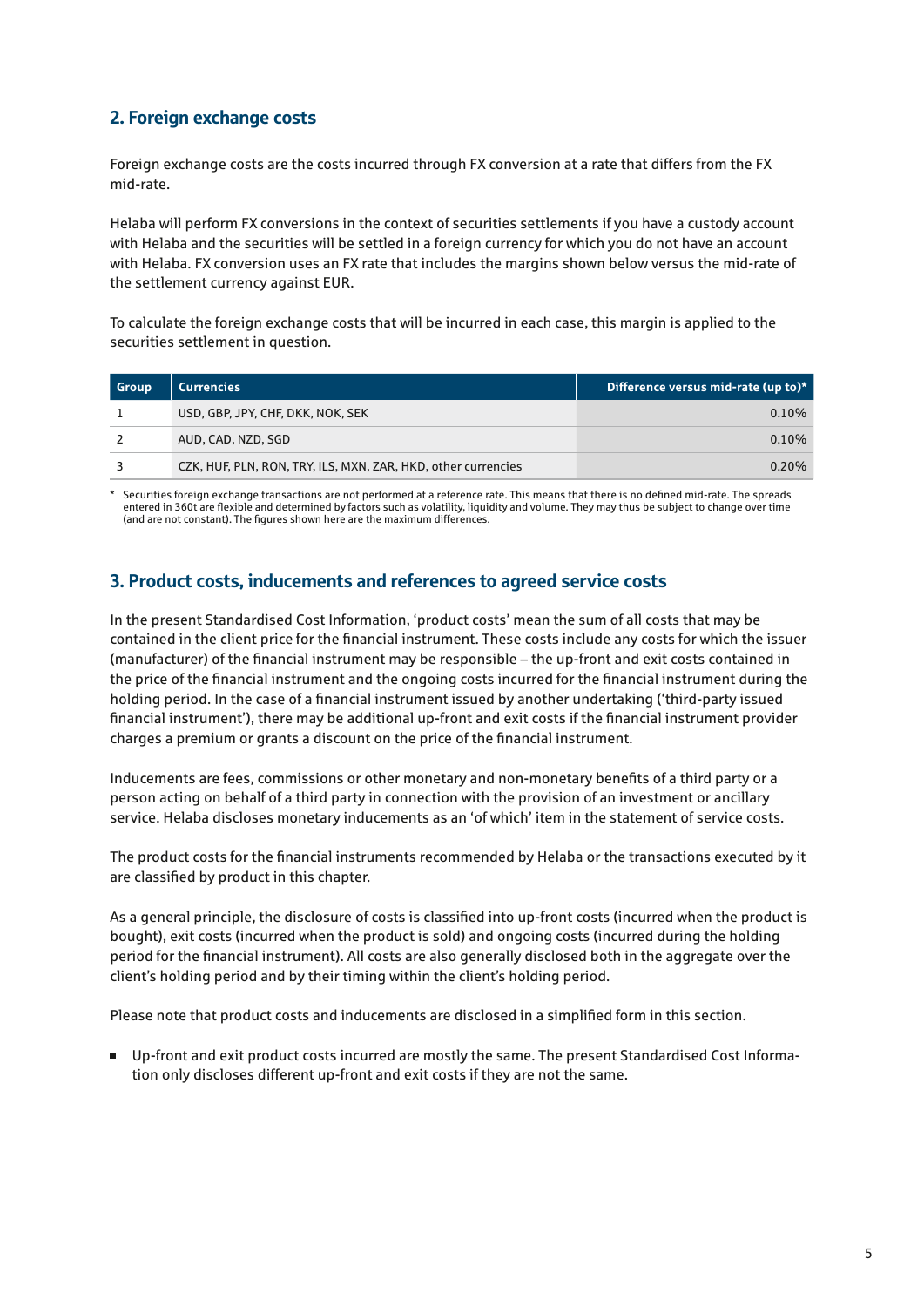- In the case of financial instruments for which product costs are disclosed in this document, the up-front or (initial) exit costs are incurred as at the value date of the transaction and hence in the year in which the transaction is concluded. No exit costs are incurred at the end of the holding period. It is assumed that financial instruments that fall due at maturity are actually held to maturity. For all other financial instruments, only up-front or (initial) exit costs will be incurred as at the value date of the transaction. For these financial instruments, we explicitly do not disclose any nil amounts for the product costs in the subsequent years after the transaction has been concluded.
- As a general rule, no inducements are incurred for any of the transactions covered by the present disclosure. For reasons of simplicity, we explicitly do not disclose any nil amounts for inducements.

If commission fees and any fees in connection with custody accounts held with Helaba apply to individual products, a reference is made to the amount of additional service costs in your contractual agreements with Helaba.

Please note that there is no requirement to disclose costs for the following transactions:

- transactions concluded on regulated markets or multilateral trading facilities (if not executed on your behalf)
- money market transactions
- **FX spot transactions**
- securities lending transactions
- $\blacksquare$  transactions in promissory note loans and registered bonds whose original maturity is  $>$  397 days, provided they are not offered publicly (Helaba does not offer such products)

Additionally, there is no requirement to disclose any product costs applicable to commission business for 'third-party' products (shares, bonds, third-party ETFs, exchange-traded derivatives) if we enter into such transactions with you without any other recommendation or marketing – which is normally the case at Helaba.

#### **3.1. Bearer bonds**

For the purposes of the standardised costs disclosed in the following, bonds are further classified into

#### **Secondary market business**

- near-equity bonds (meaning: subordinated bonds)
- rated bonds (meaning: sovereign and federal state bonds, bonds issued by supranational organisations)
- credit bonds (meaning: corporate bonds, mostly senior unsecured)

#### **Primary market business**

- banking book own issues (meaning: plain vanilla own issues for institutional clients)
- third-party issues (benchmark)
- third-party issues (private placements)
- structured third-party issues

Benchmark bonds are 'traditional' issues (e.g. sovereigns, German federal states, etc.) that can be bought by many investors and may also be supported by many banks at the time of issue.Private placements are issues 'tailored' specifically for a client, and usually by an issuer.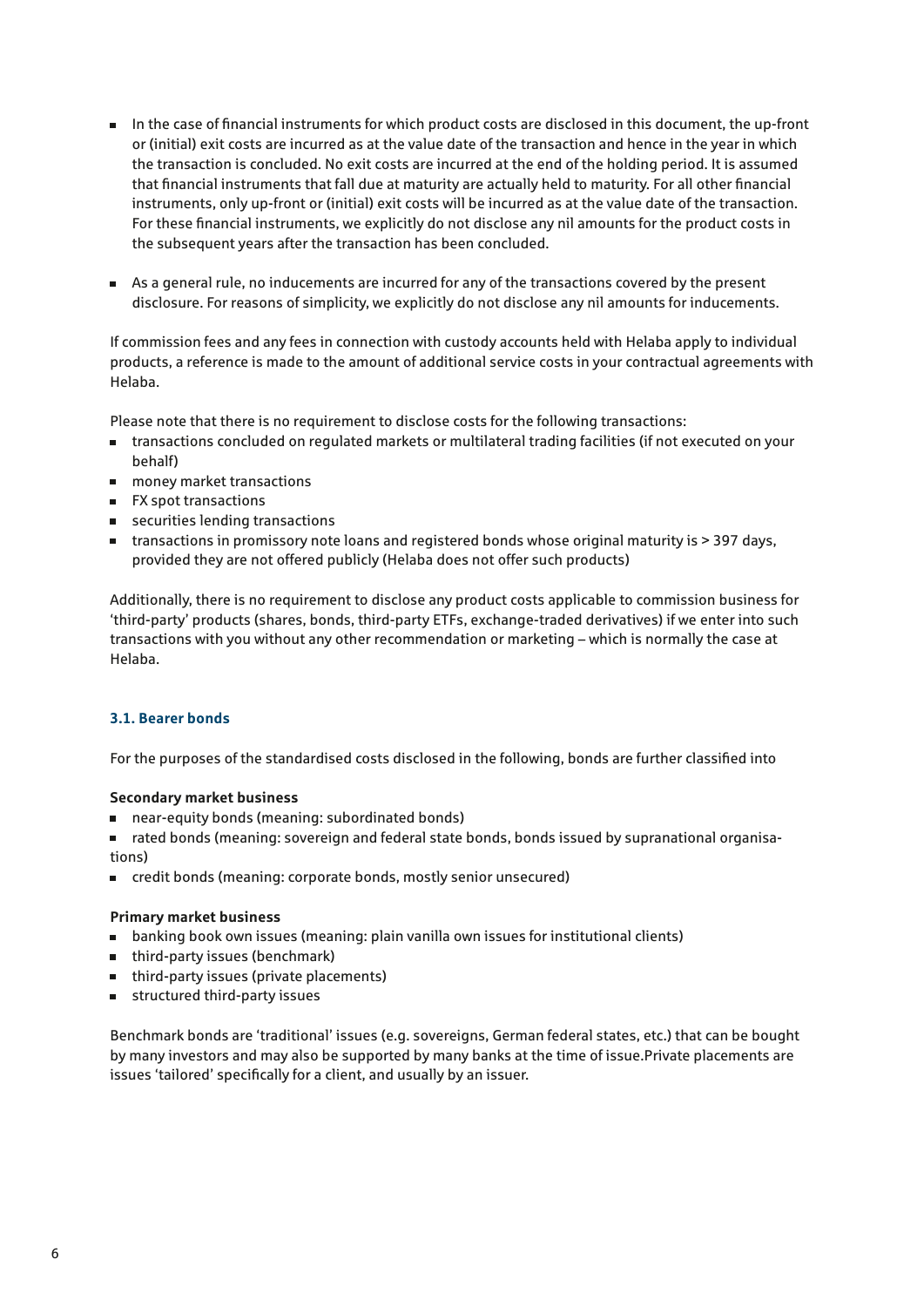| Order data for the standardised costs disclosed in the following: |                                                          |  |
|-------------------------------------------------------------------|----------------------------------------------------------|--|
| Product:                                                          | <b>Bond</b>                                              |  |
| Transaction type:                                                 | Buy/Sell                                                 |  |
| Principal amount:                                                 | €1,000,000.00                                            |  |
| Transaction price:                                                | 100.00%                                                  |  |
| Settlement amount:                                                | €1,000,000.00                                            |  |
| Payment:                                                          | Costs are settled through the initial settlement amount. |  |

The product costs listed in this section may also be supplemented by any fees in connection with custody accounts held with Helaba in the amount specified in your contractual agreements with Helaba.

#### 3.1.1. Up-front or exit product costs<sup>1</sup> for near-equity bonds

| Residual maturity of the bond in years | Product costs in $\epsilon$ and $\frac{62.3}{3}$ |       |  |
|----------------------------------------|--------------------------------------------------|-------|--|
|                                        | Up to                                            | Up to |  |
| 1                                      | €0.00                                            | 0%    |  |
| 2                                      | €0.00                                            | 0%    |  |
| 3                                      | €0.00                                            | 0%    |  |
| 4                                      | €0.00                                            | 0%    |  |
| 5                                      | €0.00                                            | 0%    |  |
| 6                                      | €0.00                                            | 0%    |  |
| 7                                      | €0.00                                            | 0%    |  |
| 8                                      | €0.00                                            | 0%    |  |
| 9                                      | €0.00                                            | $0\%$ |  |
| 10                                     | €0.00                                            | 0%    |  |
| $>10$                                  | €0.00                                            | 0%    |  |

1 Exit product costs are only relevant for an exit before maturity.

2 The reference price is the current mid-market price. If there is no mid-market price (e.g. for new issues or illiquid securities),

the mean price currently quoted by Helaba will be used as the reference price. If, in rare cases, Helaba does not have any own quote for the traded security, the transaction price is used as the reference price. In such cases, we assume that the product costs will be €0.

3 The percentage shown refers to the settlement amount.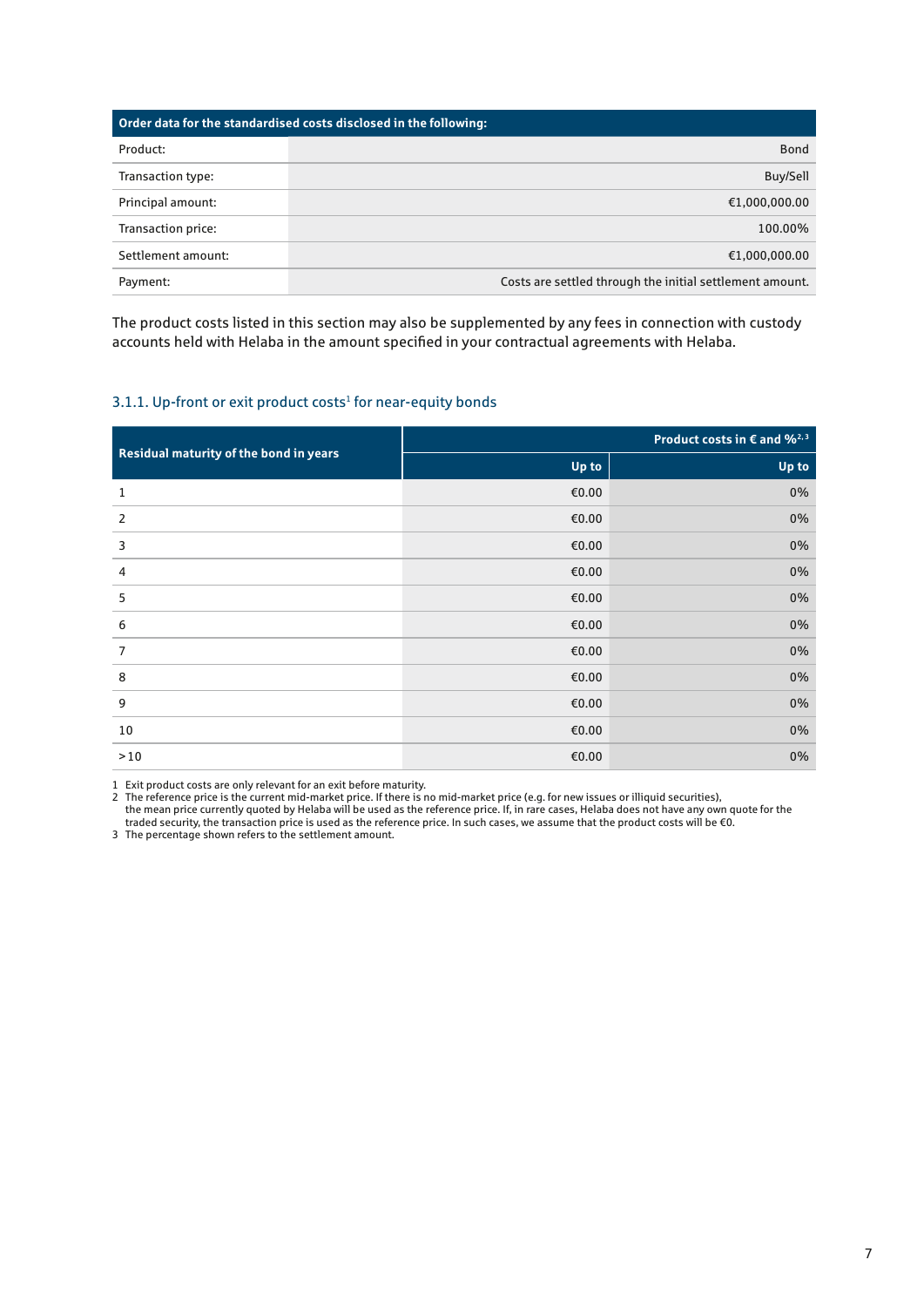#### 3.1.2. Up-front or exit product costs<sup>1</sup> for rated bonds

| Residual maturity of the bond in years | Product costs in $\epsilon$ and $\%^{2,3}$ |       |  |
|----------------------------------------|--------------------------------------------|-------|--|
|                                        | Up to                                      | Up to |  |
| 1                                      | €500.00                                    | 0.05% |  |
| 2                                      | €500.00                                    | 0.05% |  |
| 3                                      | €500.00                                    | 0.05% |  |
| 4                                      | €1,000.00                                  | 0.10% |  |
| 5                                      | €1,000.00                                  | 0.10% |  |
| 6                                      | €1,000.00                                  | 0.10% |  |
| $\overline{7}$                         | €1,000.00                                  | 0.10% |  |
| 8                                      | €1,000.00                                  | 0.10% |  |
| 9                                      | €1,000.00                                  | 0.10% |  |
| 10                                     | €1,000.00                                  | 0.10% |  |
| >10                                    | €2,000.00                                  | 0.20% |  |

Exit product costs are only relevant for an exit before maturity.

2 The reference price is the current mid-market price. If there is no mid-market price (e.g. for new issues or illiquid securities), the mean price currently quoted by Helaba will be used as the reference price. If, in rare cases, Helaba does not have any own quote for the traded security, the transaction price is used as the reference price. In such cases, we assume that the product costs will be €0.

The percentage shown refers to the settlement amount.

#### 3.1.3. Up-front or exit product costs<sup>1</sup> for credit bonds

|                                        | Product costs in $\epsilon$ and % <sup>2,3</sup> |       |  |
|----------------------------------------|--------------------------------------------------|-------|--|
| Residual maturity of the bond in years | Up to                                            | Up to |  |
| 1                                      | €1,500.00                                        | 0.15% |  |
| 2                                      | €1,500.00                                        | 0.15% |  |
| 3                                      | €1,500.00                                        | 0.15% |  |
| 4                                      | €2,500.00                                        | 0.25% |  |
| 5                                      | €2,500.00                                        | 0.25% |  |
| 6                                      | €2,500.00                                        | 0.25% |  |
| $\overline{7}$                         | €2,500.00                                        | 0.25% |  |
| 8                                      | €3,500.00                                        | 0.35% |  |
| 9                                      | €3,500.00                                        | 0.35% |  |
| 10                                     | €3,500.00                                        | 0.35% |  |
| >10                                    | €5,000.00                                        | 0.50% |  |

Exit product costs are only relevant for an exit before maturity.

2 The reference price is the current mid-market price. If there is no mid-market price (e.g. for new issues or illiquid securities),

the mean price currently quoted by Helaba will be used as the reference price. If, in rare cases, Helaba does not have any own quote for the traded security, the transaction price is used as the reference price. In such cases, we assume that the product costs will be €0.

The percentage shown refers to the settlement amount.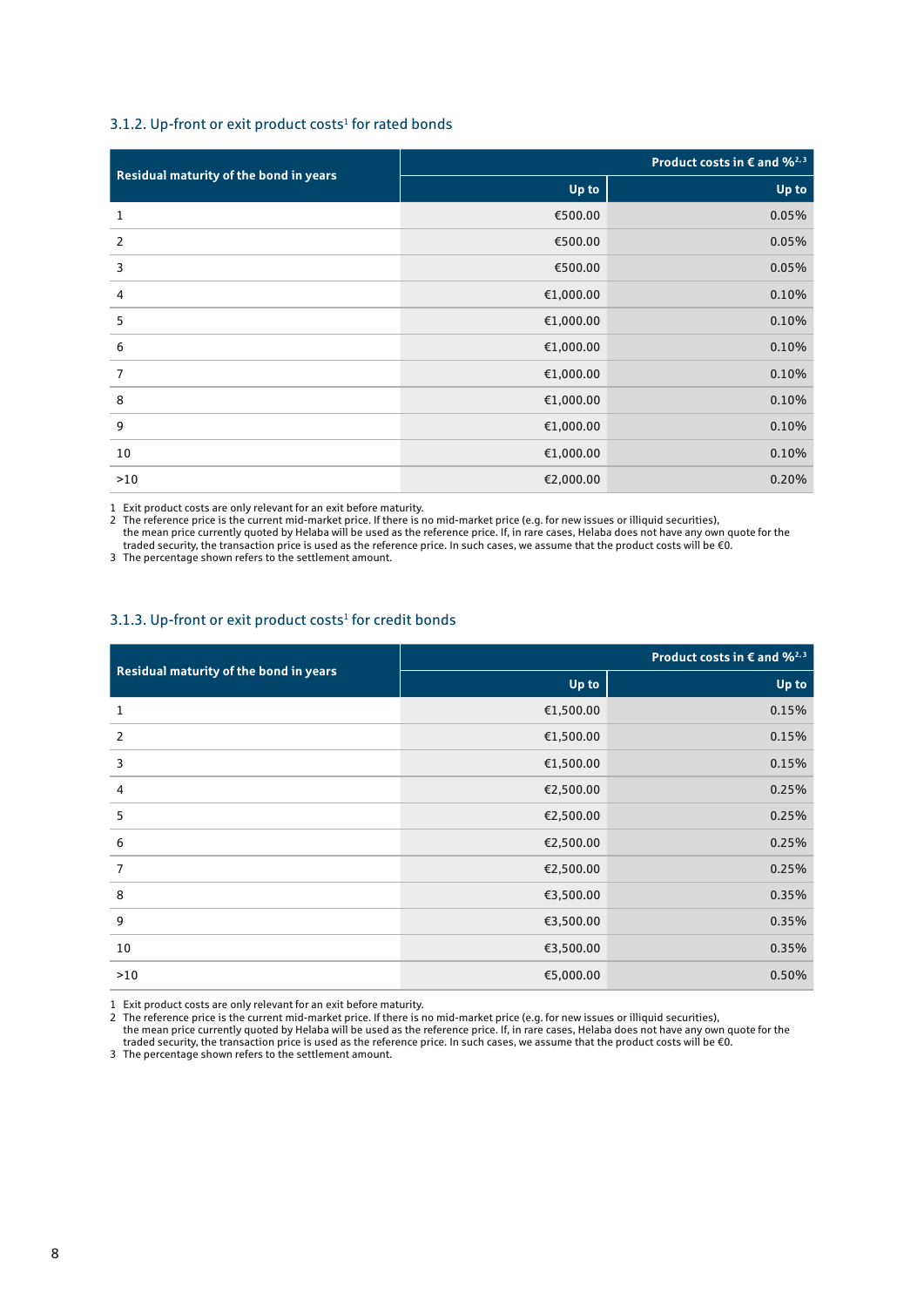#### 3.1.4. Up-front or exit product costs for banking book own issues

#### 3.1.5. Up-front product costs for banking book own issues

|                                              | 'in € | $\mathsf{in} \mathcal{N}$ |
|----------------------------------------------|-------|---------------------------|
| Product costs in $\epsilon$ and $\%^{1,2,3}$ | €0.00 | $0\%$                     |

1 The reference price is the current theoretical value of the issue. Own issues are always issued at the theoretical value.

2 The percentage shown refers to the settlement amount.

3 Own issues are offered / traded at fair value.

#### 3.1.6. Exit product costs<sup>1</sup> for banking book own issues

| Residual maturity of the bond in years | Product costs in $\epsilon$ and $\frac{62}{3}$ |       |  |
|----------------------------------------|------------------------------------------------|-------|--|
|                                        | Up to                                          | Up to |  |
| 1                                      | €0.00                                          | 0%    |  |
| 2                                      | €0.00                                          | 0%    |  |
| 3                                      | €0.00                                          | 0%    |  |
| 4                                      | €0.00                                          | 0%    |  |
| 5                                      | €0.00                                          | 0%    |  |
| 6                                      | €0.00                                          | 0%    |  |
| $\overline{7}$                         | €0.00                                          | 0%    |  |
| 8                                      | €0.00                                          | 0%    |  |
| 9                                      | €0.00                                          | 0%    |  |
| $10\,$                                 | €0.00                                          | 0%    |  |
| >10                                    | €0.00                                          | 0%    |  |

1 Exit product costs are only relevant for an exit before maturity.

2 The reference price is the current mid-market price. If there is no mid-market price (e.g. for new issues or illiquid securities), the mean price currently quoted by Helaba will be used as the reference price. If, in rare cases, Helaba does not have any own quote for the traded security, the transaction price is used as the reference price. In such cases, we assume that the product costs will be €0.

3 The percentage shown refers to the settlement amount.

*3.1.6.1. Banking book own issues, to repurchase which we provide an ex-ante cost disclosure*

Subordinated banking book own issues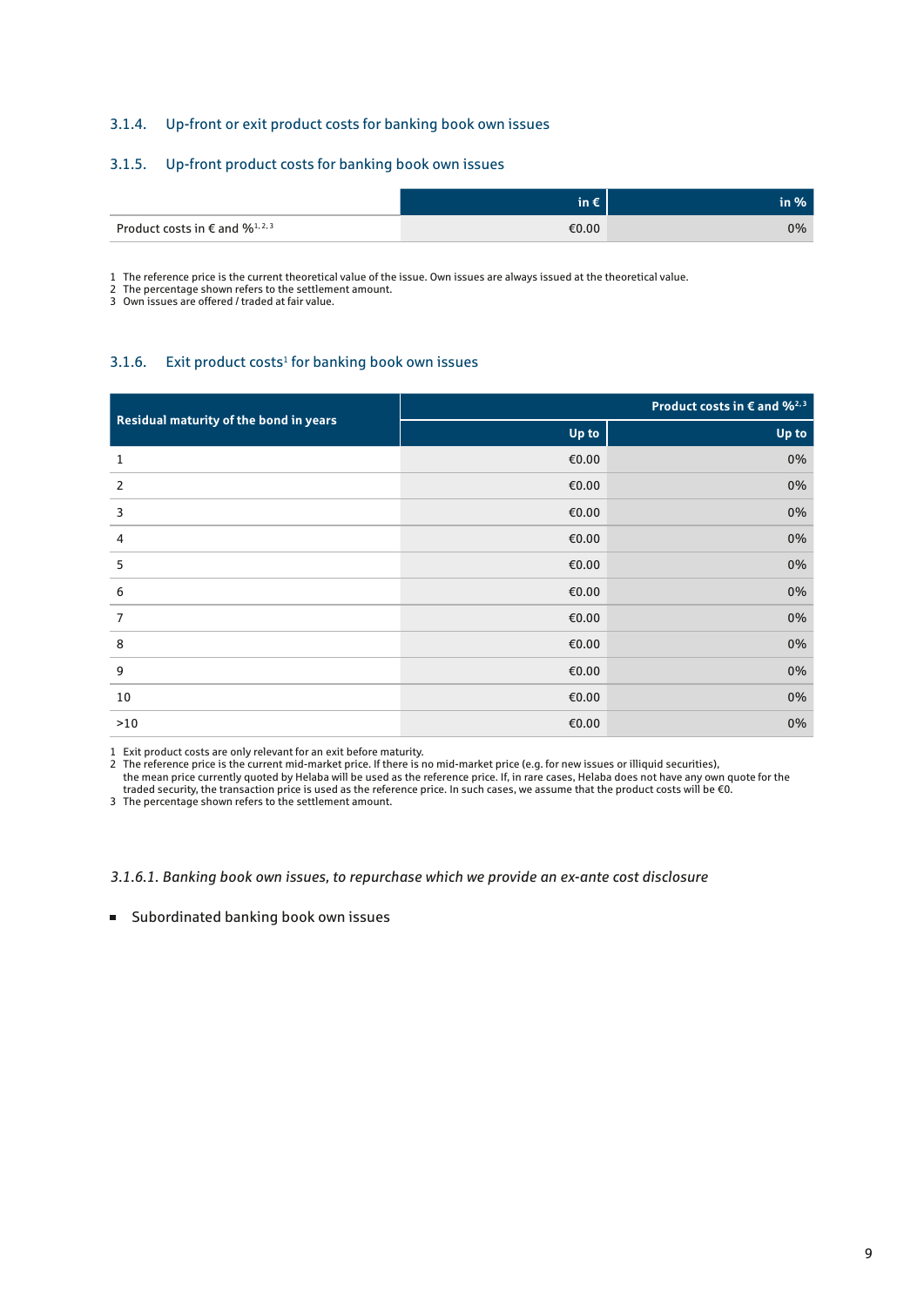#### 3.1.7. Up-front product costs for third-party issues (benchmark)

|                                                       | $\mathsf{in} \in$ | in %' |
|-------------------------------------------------------|-------------------|-------|
| Product costs in $\epsilon$ and $\%$ <sup>1,2,3</sup> | €0.00             | $0\%$ |

1 The reference price is the re-offer price.

2 The percentage shown refers to the settlement amount.

3 In some cases, Helaba may receive a fee from the issuer. However, this does not constitute remuneration or an inducement. If, exceptionally, costs are charged, Helaba will prepare a transaction-specific cost disclosure. Product costs are borne by the issuer in full. No product costs are incurred by investors.

#### 3.1.8. Up-front product costs for third-party issues (private placements)

|                                                                | in $\epsilon$ | in %  |
|----------------------------------------------------------------|---------------|-------|
| Product costs in $\epsilon$ and $\frac{6}{12}$ , $\frac{3}{2}$ | €0.00         | $0\%$ |

1 The reference price is the re-offer price.

2 The percentage shown refers to the settlement amount.

3 In some cases, Helaba may receive a fee from the issuer. However, this does not constitute remuneration or an inducement. If, exceptionally, costs are charged, Helaba will prepare a transaction-specific cost disclosure. Product costs are borne by the issuer in full. No product costs are incurred by investors.

#### 3.1.9. Up-front product costs for structured third-party issues

|                                                         |       | $\mathsf{in} \mathcal{%}$ |
|---------------------------------------------------------|-------|---------------------------|
| Product costs in $\epsilon$ and $\%$ <sup>1, 2, 3</sup> | €0.00 | $0\%$                     |

1 The reference price is the re-offer price.

3 In some cases, Helaba may receive a fee from the issuer. However, this does not constitute remuneration or an inducement. If, exceptionally, costs are charged, Helaba will prepare a transaction-specific cost disclosure. Product costs are borne by the issuer in full. No product costs are incurred by investors.

#### **3.2. Promissory note loans and registered bonds**

If the original maturity of the recommended or offered promissory note loan or registered bond is, exceptionally, <= 397 days, Helaba will send you an ex-ante cost disclosure for the specific financial instrument or transaction.

#### **3.3. Credit derivatives**

| Order data for the standardised costs disclosed in the following: |                                                                    |  |
|-------------------------------------------------------------------|--------------------------------------------------------------------|--|
| Product:                                                          | CDSs on single names and indices                                   |  |
| Principal amount:                                                 | €1,000,000.00                                                      |  |
| Payment:                                                          | The costs are settled through the up-front price or credit spread. |  |

#### $3.3.1.$  Up-front or exit product costs<sup>1</sup> for credit derivatives

| <b>Product version</b>                 | CDS single name |       | <b>CDS</b> index |        |
|----------------------------------------|-----------------|-------|------------------|--------|
|                                        | Up to           | Up to | Up to            | Up to  |
| Product costs in $\epsilon$ and $\%^2$ | €1,500.00       | 0.15% | €250.00          | 0.025% |

1 Exit product costs are only relevant for an exit before maturity.

2 Reference prices are the current market bid or ask REUTERS COMPOSITE price. If there is no REUTERS COMPOSITE price (e.g. for new issues or illiquid securities), our current quote (bid/ask) will be used. If, in rare cases, there is also no quote for the traded CDS, the transaction price is used as the reference price. In such cases, we assume there will be no product costs.

<sup>2</sup> The percentage shown refers to the settlement amount.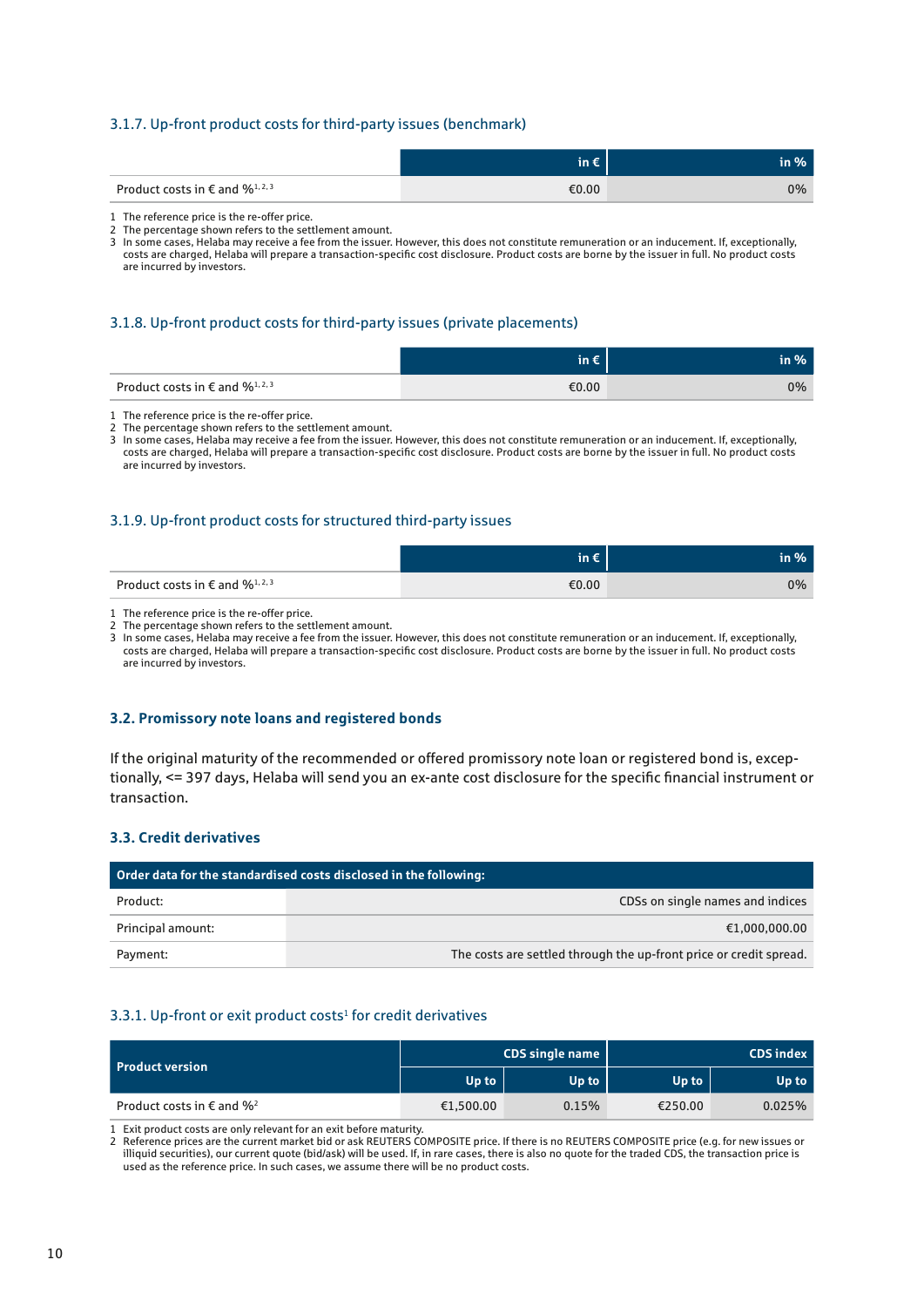#### **3.4. FX derivatives (where subject to MiFID II)**

FX derivatives include FX swaps, FX forwards and non-deliverable forwards (NDFs).

| Order data for the standardised costs disclosed in the following: |                                              |  |
|-------------------------------------------------------------------|----------------------------------------------|--|
| Product:                                                          | FX swap, FX forward or NDF                   |  |
| Term:                                                             | 6 months                                     |  |
| Nominal amount:                                                   | €1,000,000.00                                |  |
| Payment:                                                          | Costs are settled through the forward price. |  |

#### 3.4.1. Up-front or exit product costs<sup>1</sup> for FX swaps and FX forwards

The general conditions for the following FX swap and FX forward transactions are:

- The product costs apply exclusively to FX quote against EUR and USD
- Cross-quotes will be provided on request. The relevant product costs will then be disclosed for each transaction. We will communicate these product costs by chat or verbally.
- The product costs are calculated for all currencies based on the mid-market rate
- The product costs depend on the currency paid, the market liquidity for the currency and the forward spread
- Currency group 1 consists of: AUD, CAD, CHF, GBP, JPY, NZD, SGD, USD
- Currency group 2 consists of: DKK, NOK, SEK,
- Currency group 3 consists of: CZK, HKD, HUF, ILS, PLN, RON, TRY
- Currency group 4 consists of: MXN, ZAR

| <b>Margin matrix for FX derivatives</b> |                    |                  |                  |                   |  |  |
|-----------------------------------------|--------------------|------------------|------------------|-------------------|--|--|
| <b>Term</b>                             | Group 1<br>up to   | Group 2<br>up to | Group 3<br>up to | Group 4<br>up to  |  |  |
| $\leq 1M$                               | 2.0 <sub>bp</sub>  | 15 <sub>bp</sub> | 30 <sub>bp</sub> | 50bp              |  |  |
| $>1M \leq 3M$                           | 2.0 <sub>bp</sub>  | 30 <sub>bp</sub> | 50bp             | 100bp             |  |  |
| $> 3M \leq 6M$                          | 5.0 <sub>bp</sub>  | 50 bp            | 100bp            | 150 <sub>bp</sub> |  |  |
| $>6M \leq 12M$                          | 10.0 <sub>bp</sub> | 90 <sub>bp</sub> | 160bp            | 270 bp            |  |  |
| >12M                                    | 40.0 <sub>bp</sub> | 350 bp           | 640 bp           | 950 bp            |  |  |

Illustrative calculations for €1m equivalent/Cost disclosure against mid-values

| Cost example <sup>1</sup> 1 million and 6 mo. term against |      | Group 1    |       | <b>Group 2</b> |       | Group 3    |        | Group 4    |
|------------------------------------------------------------|------|------------|-------|----------------|-------|------------|--------|------------|
| mid-market                                                 |      | <b>USD</b> |       | <b>SEK</b>     |       | <b>PLN</b> |        | <b>ZAR</b> |
| Margin in rate digits<br>and $%$ (6M term)                 | 5.00 | $0.004\%$  | 50.00 | $0.005\%$      | 25.00 | 0.005%     | 150.00 | 0.008%     |
| Spot basis $(\epsilon v, )$                                |      | 1.19       |       | 10.21          |       | 4.47       |        | 18.2       |
| Costs for 6 months                                         |      | €400.00    |       | €500.00        |       | €550.00    |        | €825.00    |

1 Exit product costs are only relevant for an exit before maturity.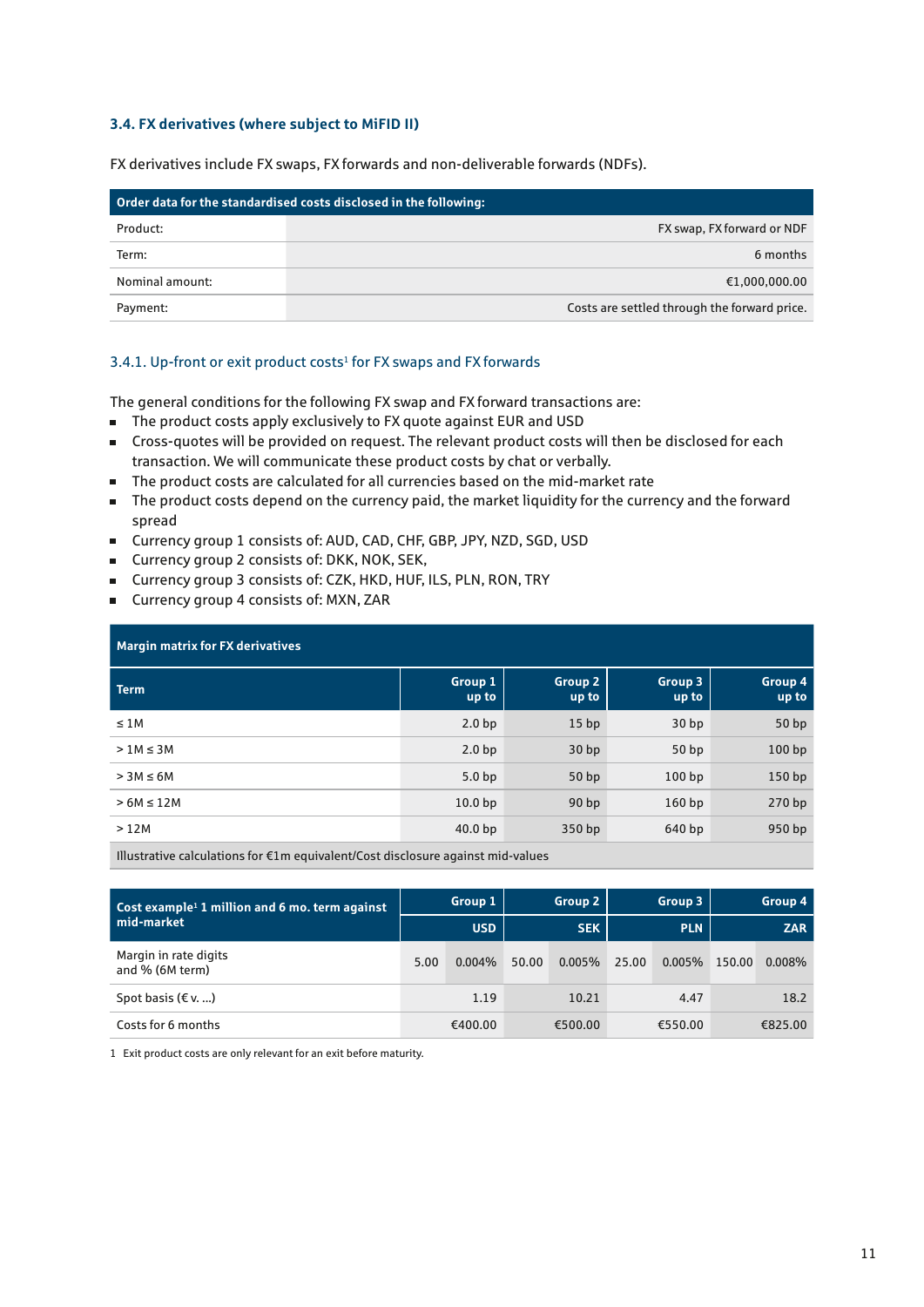#### 3.4.2. Up-front or exit product costs1 for NDFs

For NDFs (non-deliverable forwards), Helaba calculates the costs as a percentage of the forward price. It is based on the term of the transaction, as shown in the following matrix.

| Margin matrix for FX derivatives - NDFs - Non-deliverable forwards |                                    |  |  |  |
|--------------------------------------------------------------------|------------------------------------|--|--|--|
| <b>Term</b>                                                        | <b>Prices in % of forward rate</b> |  |  |  |
|                                                                    | Up to                              |  |  |  |
| $\leq 1M$                                                          | 0.15                               |  |  |  |
| $>1M \leq 3M$                                                      | 0.20                               |  |  |  |
| $> 3M \leq 6M$                                                     | 0.30                               |  |  |  |
| $>6M \leq 12M$                                                     | 0.50                               |  |  |  |
| >12M                                                               | 0.90                               |  |  |  |

#### For an NDF with a 6-month term, this produces:

| $\blacksquare$ Illustrative calculation for € 1m equivalent/Cost disclosure against mid-prices |                                    |                      |  |  |
|------------------------------------------------------------------------------------------------|------------------------------------|----------------------|--|--|
|                                                                                                | <b>NDF in CLP</b>                  |                      |  |  |
|                                                                                                | Costs in %<br>of forward rate (6M) | $E/CLP$ forward rate |  |  |
| Cost example <sup>1</sup> against mid-market                                                   | 0.03%                              | 914.25               |  |  |
| $SPOT$ ( $E/CLP$ )                                                                             |                                    | 912.50               |  |  |
| $3-6M$                                                                                         |                                    | €300.00              |  |  |

1 Exit product costs are only relevant for an exit before maturity.

#### 3.5. Own ETFs

ETFs are exchange-traded funds.

In addition to the product costs listed in the following subsections, there are commission fees and, possibly, costs from custody accounts held with Helaba. Please refer to your contractual agreements with Helaba.

| Order data for the standardised costs disclosed in the following: |               |  |  |
|-------------------------------------------------------------------|---------------|--|--|
| Product:                                                          | <b>ETF</b>    |  |  |
| Custody account volume:                                           | €1.000.000.00 |  |  |

#### 3.5.1. Up-front or exit product costs<sup>1</sup> for own ETFs

ETFs are traded in Helaba's commission-based trading without a front-end load or a redemption fee, so there are no up-front or exit costs.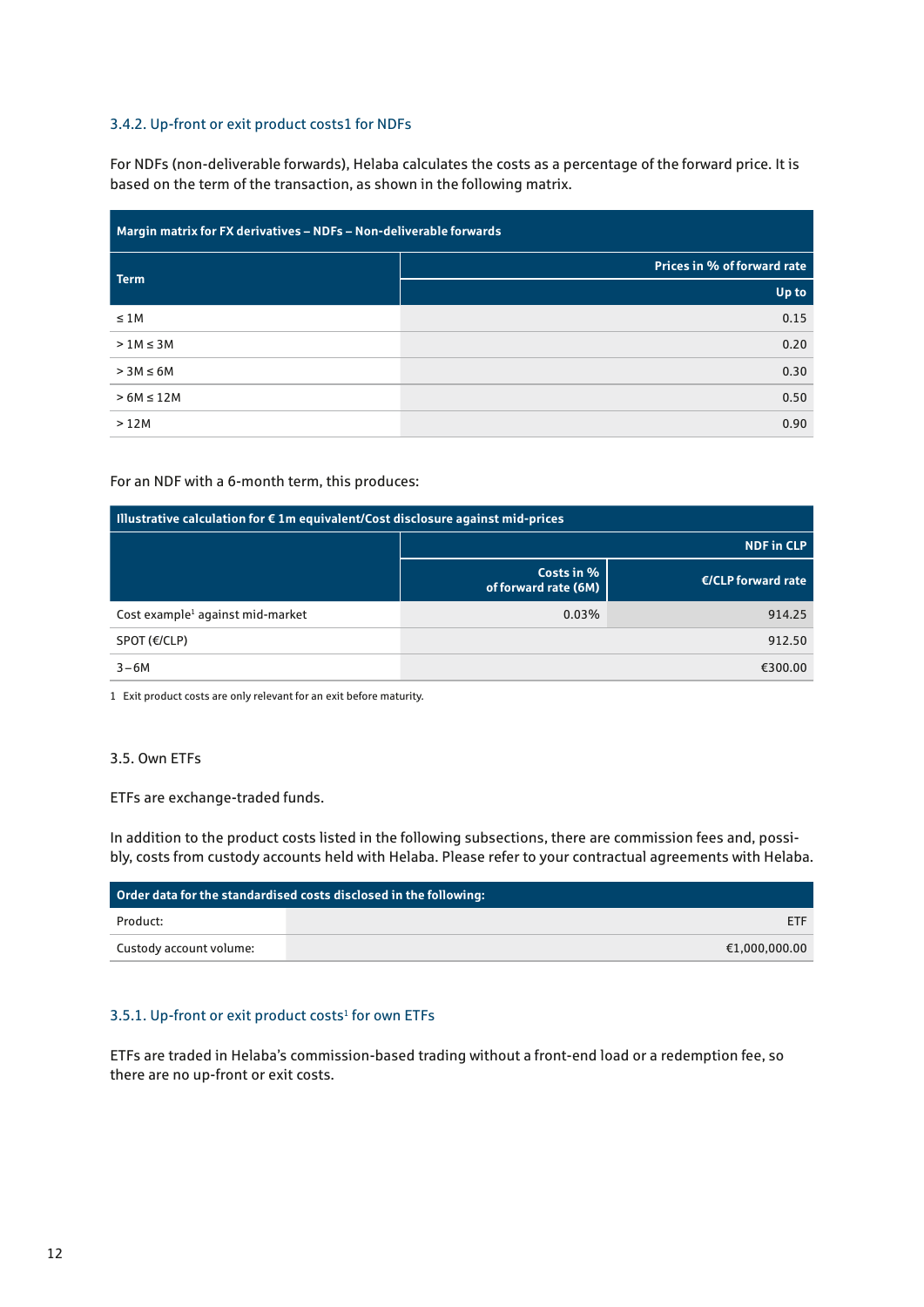#### 3.5.2. Product costs during the holding period for own ETFs\*

|                                                     | Up to | Up to |
|-----------------------------------------------------|-------|-------|
| ETFs on European shares (standard)                  | €0.00 | $0\%$ |
| ETFs on non-European shares (standard)              | €0.00 | $0\%$ |
| ETFs on European shares (strategy)                  | €0.00 | $0\%$ |
| ETFs on European sovereign bonds<br>and Pfandbriefe | €0.00 | $0\%$ |
| ETFs on corporate bonds                             | €0.00 | $0\%$ |

\* Helaba does not at present offer its own ETFs.

#### **3.6. Helaba's structured own Issues and related derivatives**

In addition to the product costs listed in the following subsections, there may be costs from custody accounts held with Helaba. Please refer to your contractual agreements with Helaba.

| Order data for the standardised costs disclosed in the following: |                                                                                                                                             |  |  |  |
|-------------------------------------------------------------------|---------------------------------------------------------------------------------------------------------------------------------------------|--|--|--|
| Product:                                                          | Structured product (option, swap or certificate)                                                                                            |  |  |  |
| Nominal amount<br>(or option premium):                            | €1,000,000.00                                                                                                                               |  |  |  |
| Settlement amount:                                                | $£1,000,000.00$ (only relevant for certificates)                                                                                            |  |  |  |
| Payment:                                                          | The costs are settled through the settlement amount (certificate) or the transaction price (for<br>options, this means the option premium). |  |  |  |

#### 3.6.1. Product costs during the holding period for Helaba's structured own Issues

No current costs are incurred for structured own issues.

#### 3.6.2. Up-front or exit product costs<sup>1</sup> for express certificates and express swaps

|                                                    | Up to      | Up to '  |
|----------------------------------------------------|------------|----------|
| Product costs in $\epsilon$ and $\frac{96^{2}}{3}$ | €80,000.00 | $8.00\%$ |

1 Exit product costs are only relevant for an exit before maturity.

2 The reference price is the current theoretical price (mid-value).

3 The percentage shown refers to the settlement amount (certificates) or the nominal amount (swaps).

#### 3.6.3. Up-front or exit product costs<sup>1</sup> for discount certificates

|                                            | $\mathbf{u}$ | Up to. |
|--------------------------------------------|--------------|--------|
| Product costs in $\epsilon$ and $\%^{2,3}$ | €30,000.00   | 3.00%  |

1 Exit product costs are only relevant for an exit before maturity.

2 The reference price is the current theoretical price (mid-value).

3 The percentage product costs are calculated based on the settlement amount.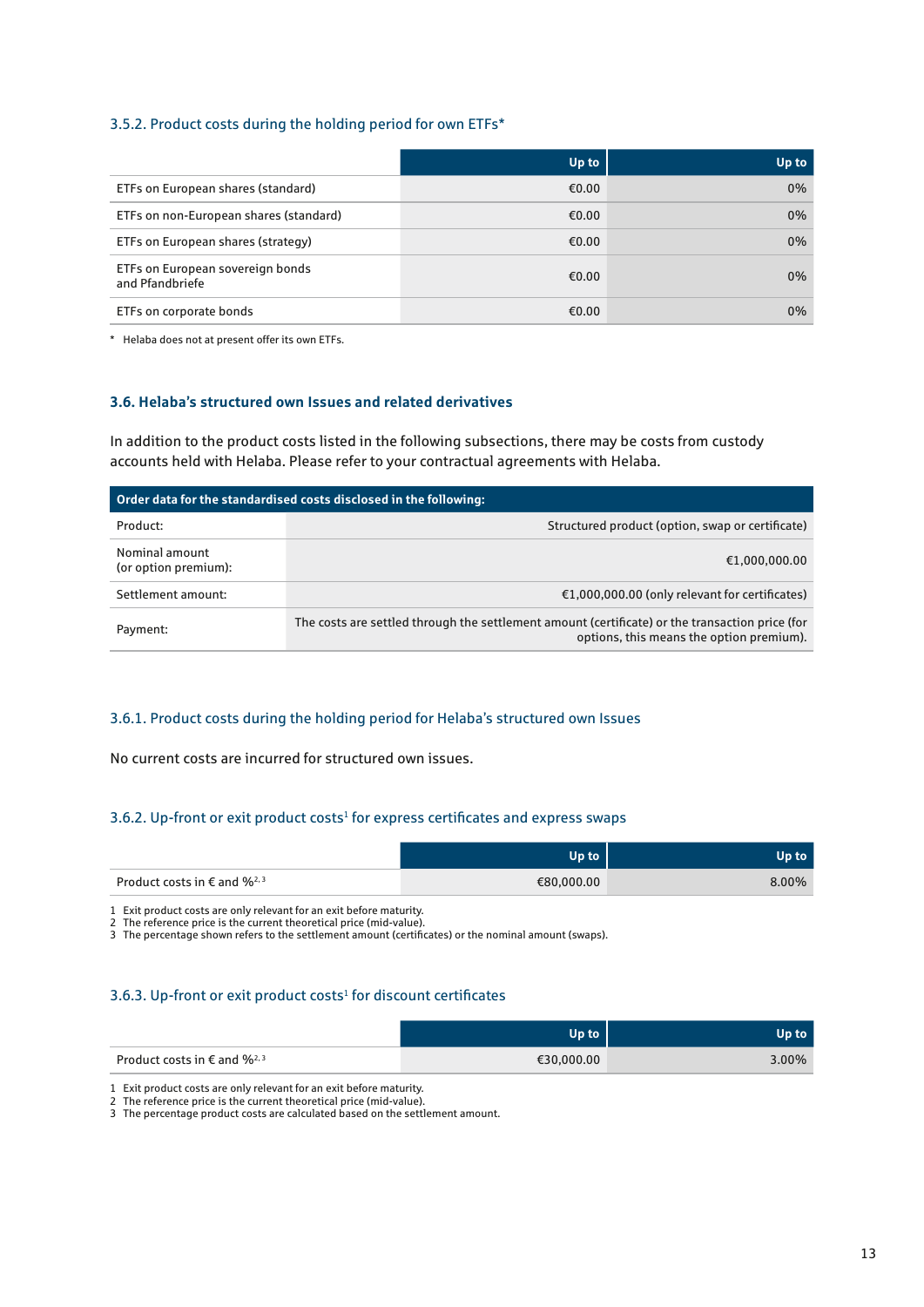#### 3.6.4. Up-front or exit product costs<sup>1</sup> for bonus certificates and barrier options

|                                            | Up to      | Up to |
|--------------------------------------------|------------|-------|
| Product costs in $\epsilon$ and $\%^{2,3}$ | €80,000.00 | 8.00% |
|                                            |            |       |

1 Exit product costs are only relevant for an exit before maturity.

2 The reference price is the current theoretical price (mid-value).

3 The percentage shown refers to the settlement amount (certificates) or the option premium (options).

#### 3.6.5. Up-front or exit product costs<sup>1</sup> for capital protection certificates

|                                            | lln to:    | Up to    |
|--------------------------------------------|------------|----------|
| Product costs in $\epsilon$ and $\%^{2,3}$ | €80,000.00 | $8.00\%$ |

1 Exit product costs are only relevant for an exit before maturity.

2 The reference price is the current theoretical price (mid-value).

3 The percentage shown refers to the settlement amount.

#### 3.6.6. Up-front or exit product costs<sup>1</sup> for reverse convertibles and barrier options

|                                            | Up to      | Up to ' |
|--------------------------------------------|------------|---------|
| Product costs in $\epsilon$ and $\%^{2,3}$ | €80,000.00 | 8.00%   |

1 Exit product costs are only relevant for an exit before maturity.

2 The reference price is the current theoretical price (mid-value).

3 The percentage shown refers to the settlement amount (certificates) or the option premium (options).

#### 3.6.7. Up-front or exit product costs<sup>1</sup> for structured bonds: interest rate, credit, inflation and FX (incl. FX options)

|                                            | Up to      | Up to' |
|--------------------------------------------|------------|--------|
| Product costs in $\epsilon$ and $\%^{2,3}$ | €80,000.00 | 8.00%  |

1 Exit product costs are only relevant for an exit before maturity.

2 The reference price is the current theoretical price (mid-value).

3 The percentage shown refers to the settlement amount or the option premium (options).

#### 3.6.8. Up-front or exit product costs<sup>1</sup> for other certificates

|                                            | Up to      | Jp to |
|--------------------------------------------|------------|-------|
| Product costs in $\epsilon$ and $\%^{2,3}$ | €80,000.00 | 8.00% |

1 Exit product costs are only relevant for an exit before maturity.

2 The reference price is the current theoretical price (mid-value).

3 The percentage shown refers to the settlement amount.

• Structured products not listed above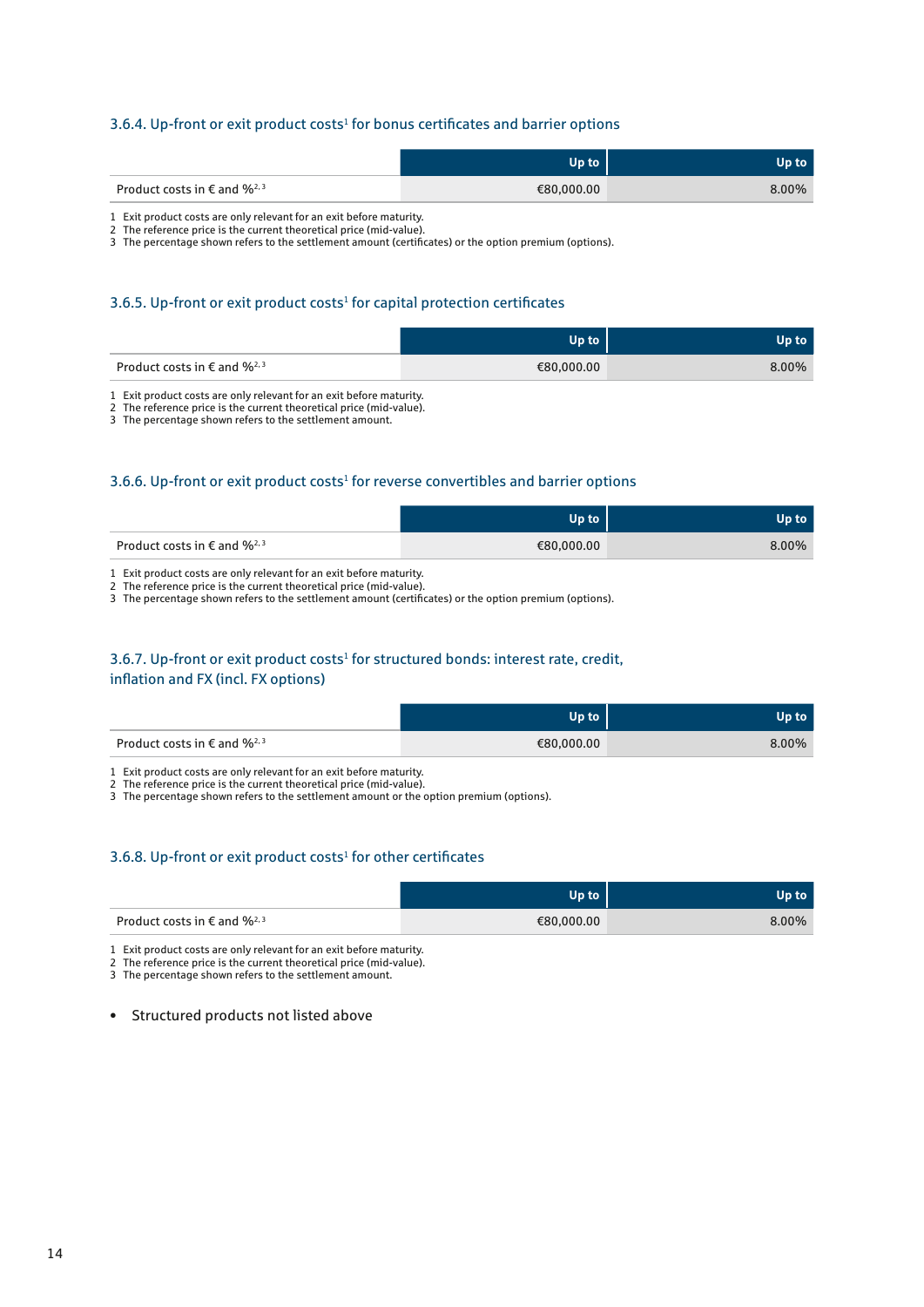#### **3.7. Synthetic funding**

| Order data for the standardised costs disclosed in the following: |                                                                                                                                               |
|-------------------------------------------------------------------|-----------------------------------------------------------------------------------------------------------------------------------------------|
| Nominal amount:                                                   | €1,000,000.00                                                                                                                                 |
| Payment:                                                          | The costs are settled through the transaction price (or the interest rate spread) at the<br>reference interest rate for matching maturities). |

#### 3.7.1. Up-front or exit product costs<sup>1</sup> for total return swaps and equity swaps (not included in Helaba's offerings)

| <b>Expiry</b> |       | Product costs in $\epsilon$ and $\frac{62}{3}$ |
|---------------|-------|------------------------------------------------|
|               | Up to | Up to                                          |
| 1 month       | €0.00 | 0%                                             |
| 2 months      | €0.00 | 0%                                             |
| 3 months      | €0.00 | 0%                                             |
| 4 months      | €0.00 | 0%                                             |
| 5 months      | €0.00 | 0%                                             |
| 6 months      | €0.00 | 0%                                             |
| 7 months      | €0.00 | 0%                                             |
| 8 months      | €0.00 | 0%                                             |
| 9 months      | €0.00 | 0%                                             |
| 10 months     | €0.00 | 0%                                             |
| 11 months     | €0.00 | 0%                                             |
| 12 months     | €0.00 | 0%                                             |
| 15 months     | €0.00 | 0%                                             |
| 18 months     | €0.00 | 0%                                             |
| 21 months     | €0.00 | 0%                                             |
| 24 months     | €0.00 | 0%                                             |
| 60 months     | €0.00 | 0%                                             |
| 120 months    | €0.00 | 0%                                             |

1 Exit product costs are only relevant for an exit before maturity.

2 The percentage shown refers to the nominal amount.

3 At present, these products are not being offered by Helaba.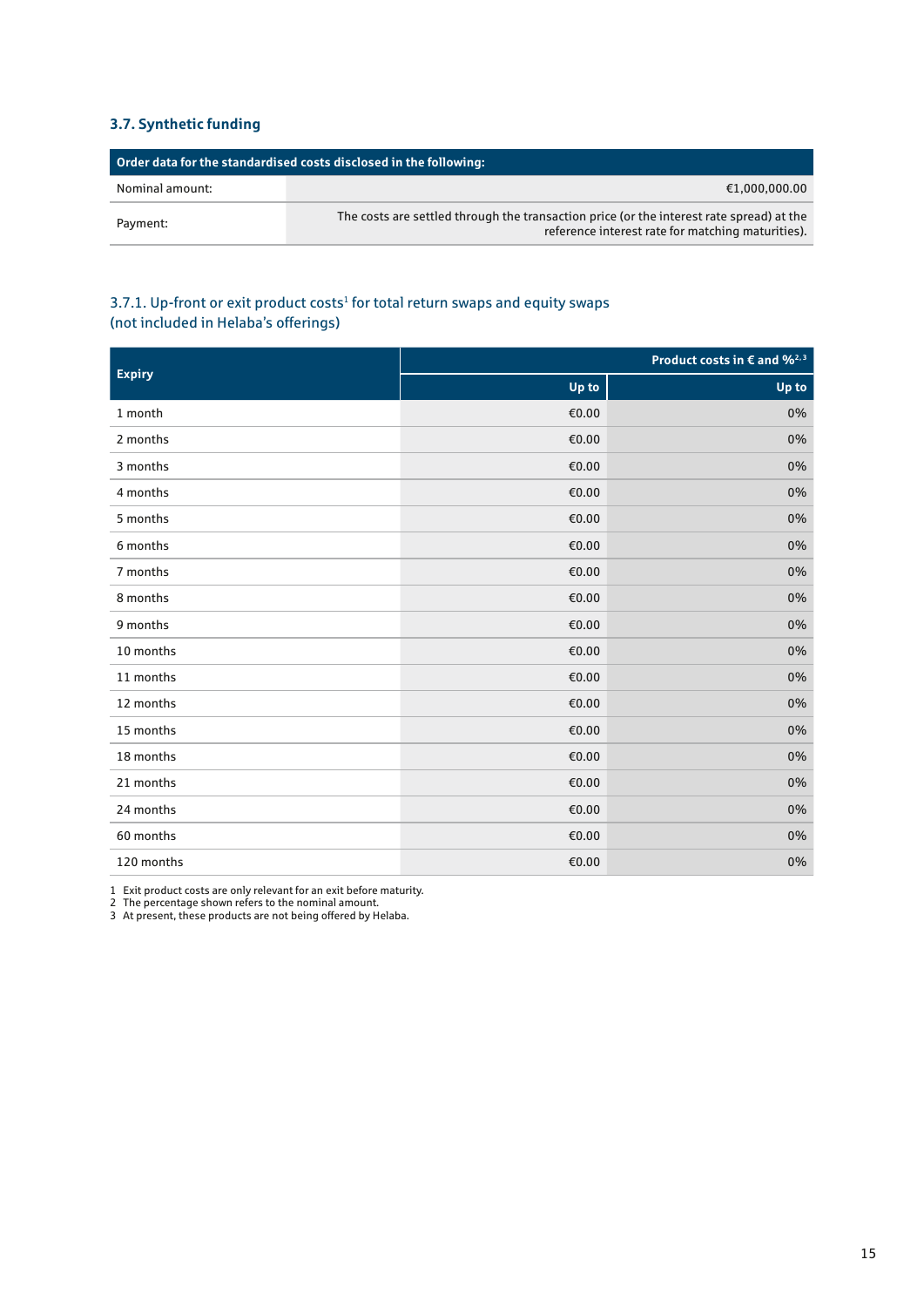#### **3.8. Derivatives**

| Order data for the standardised costs disclosed in the following: |                                                                                                              |
|-------------------------------------------------------------------|--------------------------------------------------------------------------------------------------------------|
| Product:                                                          | Derivatives (swaps and options)                                                                              |
| Nominal amount<br>(or option premium):                            | €1,000,000.00                                                                                                |
| Payment:                                                          | The costs are settled through the initial transaction price<br>(for options, this means the option premium). |

#### **3.8.1. Interest rate options**

#### 3.8.1.1. Up-front or exit product costs<sup>1</sup> for caps and floors

| <b>Term in years</b> | Product costs in € and % <sup>2, 3, 4, 5</sup> |       |
|----------------------|------------------------------------------------|-------|
|                      | Up to                                          | Up to |
| 1 year               | €100.00                                        | 0.01% |
| 2 years              | €310.00                                        | 0.03% |
| 3 years              | €540.00                                        | 0.05% |
| 4 years              | €740.00                                        | 0.07% |
| 5 years              | €950.00                                        | 0.10% |
| 6 years              | €1,170.00                                      | 0.12% |
| 7 years              | €1,400.00                                      | 0.14% |
| 8 years              | €1,640.00                                      | 0.16% |
| 9 years              | €2,030.00                                      | 0.20% |
| 10 years             | €2,100.00                                      | 0.21% |
| 11 years             | €2,340.00                                      | 0.23% |
| 12 years             | €2,600.00                                      | 0.26% |
| 13 years             | €2,840.00                                      | 0.28% |
| 14 years             | €3,050.00                                      | 0.31% |
| 15 years             | €3,330.00                                      | 0.33% |
| 20 years             | €4,730.00                                      | 0.47% |
| 25 years             | €6,150.00                                      | 0.62% |
| 30 years             | €7,650.00                                      | 0.77% |

1 Exit product costs are only relevant for an exit before maturity.

2 The reference price is the current theoretical price (mid-value).

3 The percentage shown refers to the option premium. 4 For cap and floor transactions that reference strikes outside the range of strikes quoted by brokers, we will disclose the product costs on a case-by-case basis.

5 For cap and floor transactions that are not quoted by brokers (e.g. on the 1m Euribor and 12m Euribor index), we will disclose the product costs on a case-by-case basis.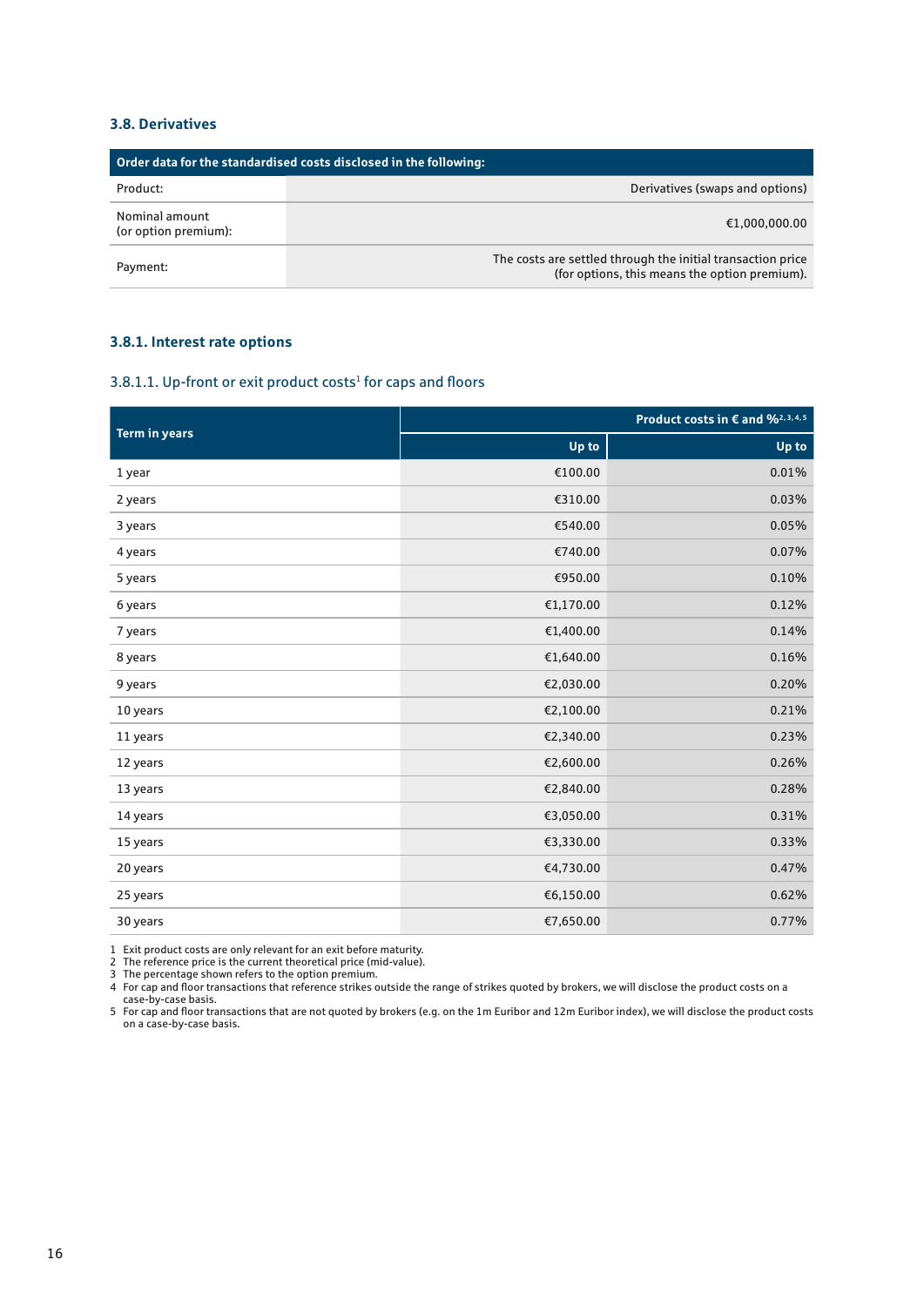#### *3.8.1.2. Up-front or exit product costs1 for receiver or payer swaptions*

| <b>Term of the option</b> | Term of the under-  |           | Product costs in € and % <sup>2, 3, 4, 5, 6, 7</sup> |
|---------------------------|---------------------|-----------|------------------------------------------------------|
| in years                  | lying swap in years | Up to     | Up to                                                |
| 1 year                    | 2 years             | €250.00   | 0.03%                                                |
| 1 year                    | 5 years             | €850.00   | 0.09%                                                |
| 1 year                    | 10 years            | €3,600.00 | 0.36%                                                |
| 1 year                    | 20 years            | €4,060.00 | 0.41%                                                |
| 1 year                    | 30 years            | €6,950.00 | 0.70%                                                |
| 5 years                   | 2 years             | €780.00   | 0.08%                                                |
| 5 years                   | 5 years             | €1,200.00 | 0.12%                                                |
| 5 years                   | 10 years            | €2,400.00 | 0.24%                                                |
| 5 years                   | 20 years            | €7,740.00 | 0.77%                                                |
| 5 years                   | 30 years            | €9,270.00 | 0.92%                                                |
| 10 years                  | 2 years             | €700.00   | 0.07%                                                |
| 10 years                  | 5 years             | €1,300.00 | 0.13%                                                |
| 10 years                  | 10 years            | €2,600.00 | 0.26%                                                |
| 10 years                  | 20 years            | €5,100.00 | 0.51%                                                |
| 10 years                  | 30 years            | €6,350.00 | 0.64%                                                |
| 30 years                  | 2 years             | €530.00   | 0.05%                                                |
| 30 years                  | 5 years             | €1,320.00 | 0.13%                                                |
| 30 years                  | 10 years            | €2,680.00 | 0.27%                                                |
| 30 years                  | 20 years            | €5,440.00 | 0.54%                                                |
| 30 years                  | 30 years            | €8,100.00 | 0.81%                                                |

1 Exit product costs are only relevant for an exit before maturity.

2 The reference price is the current theoretical price (mid-value).

3 The percentage shown refers to the option premium.

4 For swaption transactions that reference strikes outside the range of strikes quoted by brokers, we will disclose the product costs on a case-bycase basis.

5 For swaption transactions that are not quoted by brokers (e.g. on the 1m Euribor and 12m Euribor index), we will disclose the product costs on a case-by-case basis.

6 For swaption transactions in which the term of the option and/or the term of the underlying swap exceed the values listed here, we will disclose the product costs on a case-by-case basis (ex-ante deal-by-deal disclosure).

7 These costs apply to collateralised transactions. The product costs may be higher for uncollateralised transactions.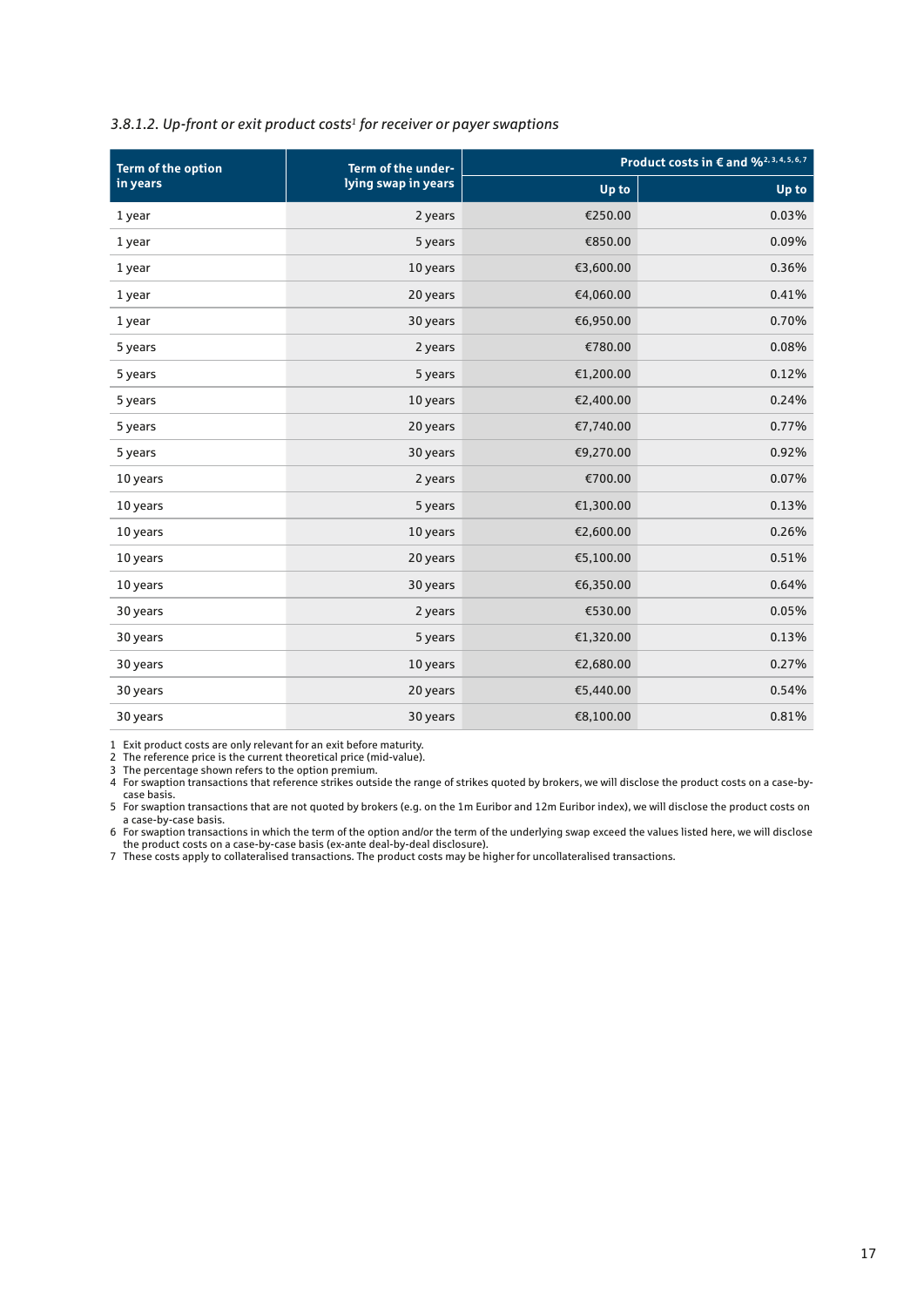#### 3.8.2. Other interest rate derivatives

#### *3.8.2.1. Up-front or exit product costs1 for interest rate swaps*

|                      | Product costs in $\epsilon$ and $\frac{q_0}{2}$ , 3, 4 |        |
|----------------------|--------------------------------------------------------|--------|
| <b>Term in years</b> | Up to                                                  | Up to  |
| 1 year               | €30.00                                                 | 0.003% |
| 2 years              | €60.00                                                 | 0.003% |
| 3 years              | €120.00                                                | 0.004% |
| 4 years              | €160.00                                                | 0.004% |
| 5 years              | €250.00                                                | 0.005% |
| 6 years              | €420.00                                                | 0.007% |
| 7 years              | €560.00                                                | 0.008% |
| 8 years              | €720.00                                                | 0.009% |
| 9 years              | €900.00                                                | 0.010% |
| 10 years             | €1,200.00                                              | 0.012% |
| 11 years             | €1,650.00                                              | 0.015% |
| 12 years             | €2,400.00                                              | 0.020% |
| 13 years             | €3,250.00                                              | 0.025% |
| 14 years             | €4,200.00                                              | 0.030% |
| 15 years             | €6,000.00                                              | 0.040% |
| 20 years             | €14,000.00                                             | 0.070% |
| 25 years             | €25,000.00                                             | 0.100% |
| 30 years             | €42,000.00                                             | 0.140% |

1 Exit product costs are only relevant for an exit before maturity.

2 The reference price is the current theoretical price (mid-value).

3 The percentage shown refers to the nominal amount.

4 These costs apply to collateralised transactions. The product costs may be higher for uncollateralised transactions.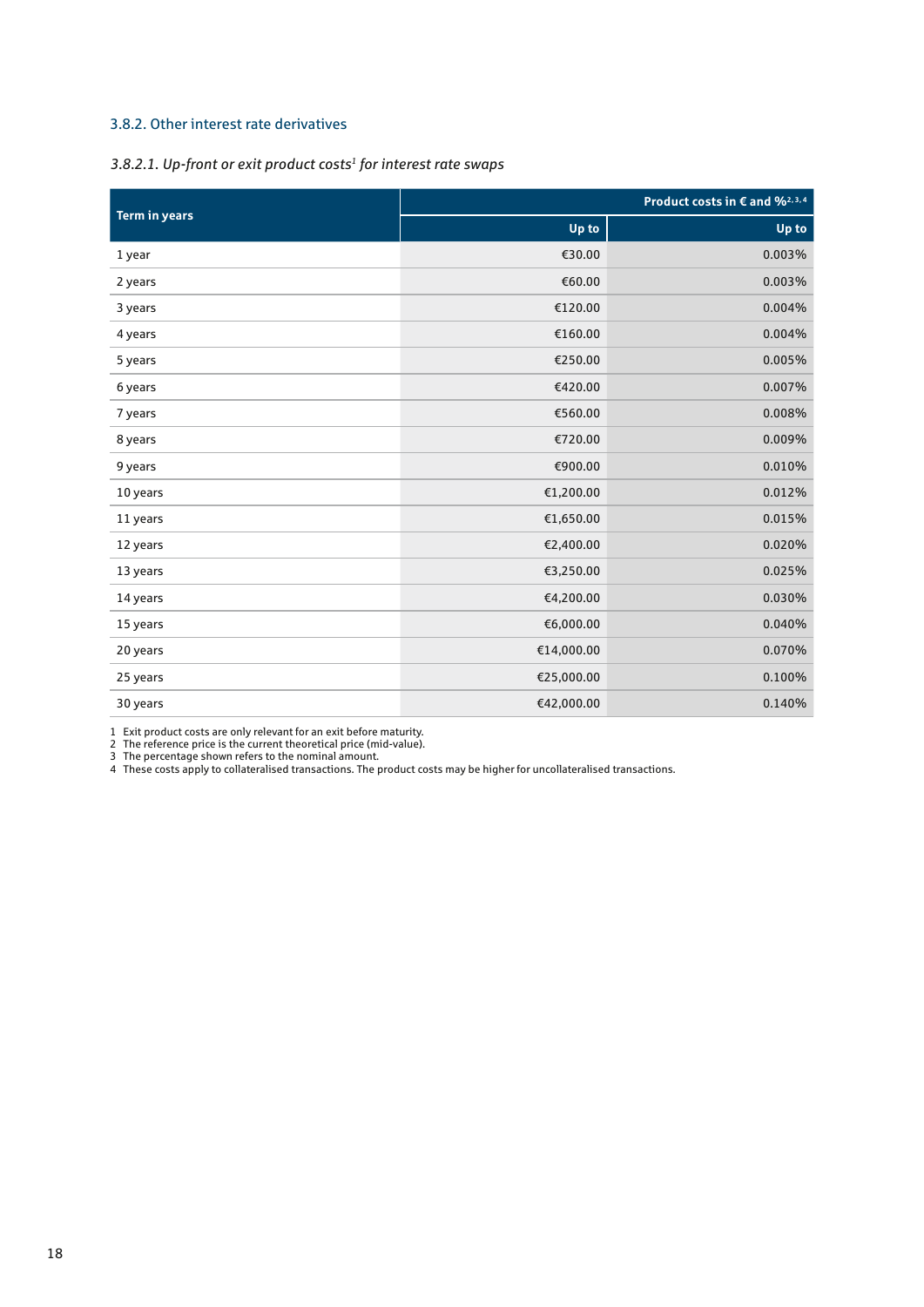### *3.8.2.2. Up-front or exit product costs1 for cross-currency swaps*

| <b>Term in years</b> |            | Product costs in $\epsilon$ and $\frac{q}{2}$ , 3, 4 |
|----------------------|------------|------------------------------------------------------|
|                      | Up to      | Up to                                                |
| 1 year               | €300.00    | 0.03%                                                |
| 2 years              | €300.00    | 0.03%                                                |
| 3 years              | €500.00    | 0.05%                                                |
| 4 years              | €1,000.00  | 0.10%                                                |
| 5 years              | €1,500.00  | 0.15%                                                |
| 6 years              | €1,700.00  | 0.17%                                                |
| 7 years              | €2,100.00  | 0.21%                                                |
| 8 years              | €2,600.00  | 0.26%                                                |
| 9 years              | €3,100.00  | 0.31%                                                |
| 10 years             | €3,900.00  | 0.39%                                                |
| 11 years             | €4,700.00  | 0.47%                                                |
| 12 years             | €5,800.00  | 0.58%                                                |
| 13 years             | €7,100.00  | 0.71%                                                |
| 14 years             | €8,300.00  | 0.81%                                                |
| 15 years             | €9,600.00  | 0.96%                                                |
| 20 years             | €15,000.00 | 1.50%                                                |

1 Exit product costs are only relevant for an exit before maturity.

2 The reference price is the current theoretical price (mid-value).

3 The percentage shown refers to the nominal amount.

4 These costs apply to collateralised transactions. The product costs may be higher for uncollateralised transactions.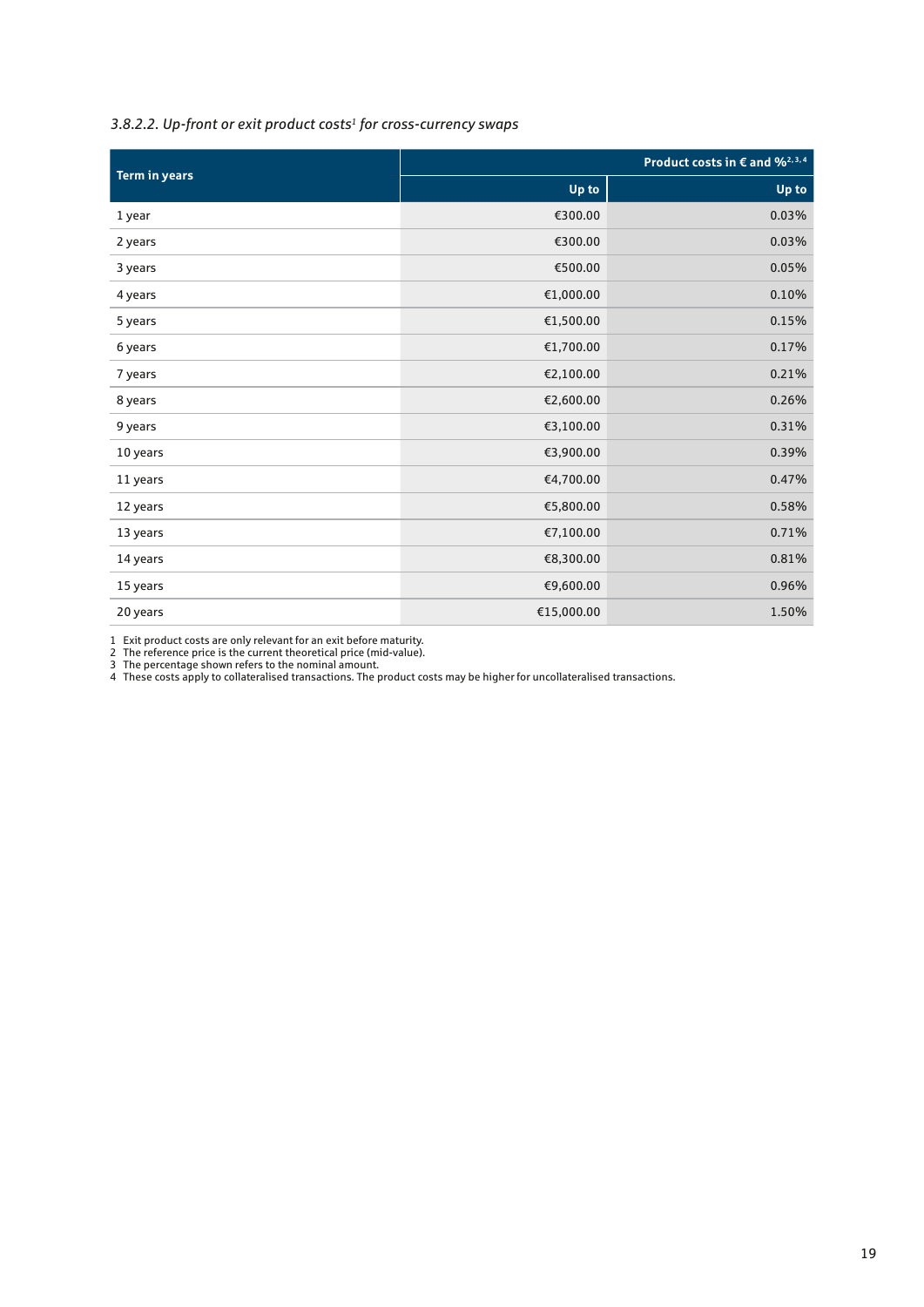#### *3.8.2.3. Up-front or exit product costs1 for FRAs*

| <b>Expiry</b> | Product costs in $\epsilon$ and $\frac{96^{2,3,4}}{2}$ |       |
|---------------|--------------------------------------------------------|-------|
|               | Up to                                                  | Up to |
| 1 month       | €8.00                                                  | 0.01% |
| 2 months      | €16.00                                                 | 0.01% |
| 3 months      | €50.00                                                 | 0.02% |
| 4 months      | €67.00                                                 | 0.02% |
| 5 months      | €83.00                                                 | 0.02% |
| 6 months      | €100.00                                                | 0.02% |
| 7 months      | €116.00                                                | 0.02% |
| 8 months      | €133.00                                                | 0.02% |
| 9 months      | €150.00                                                | 0.02% |
| 10 months     | €166.00                                                | 0.02% |
| 11 months     | €183.00                                                | 0.02% |
| 12 months     | €200.00                                                | 0.02% |
| 15 months     | €375.00                                                | 0.03% |
| 18 months     | €450.00                                                | 0.03% |
| 21 months     | €525.00                                                | 0.03% |
| 24 months     | €600.00                                                | 0.03% |

1 Exit product costs are only relevant for an exit before maturity.

2 The product costs are calculated on the basis of the current theoretical value (mid-value); the index is 6m Euribor

3 The percentage shown refers to the settlement amount.

4 These costs apply to collateralised transactions. The product costs may be higher for uncollateralised transactions.

#### 3.8.3. Equity derivatives

For non-exchange-traded options, a standardised cost is disclosed for two product types in the same way as for structured own issues (see chapter 3.6.):

| Barrier options:              | Product costs as in chapter 3.6.4. |
|-------------------------------|------------------------------------|
| Plain vanilla equity options: | Product costs as in chapter 3.6.6. |

#### 4. Disclaimer

The product costs shown are conservative generic estimates.

In individual cases, Helaba reserves the right to make a transaction-specific ex-ante disclosure of product costs that differ from the schedule of costs, in particular if costs are incurred in individual cases that are higher than the maximum amount stated in the schedule of costs.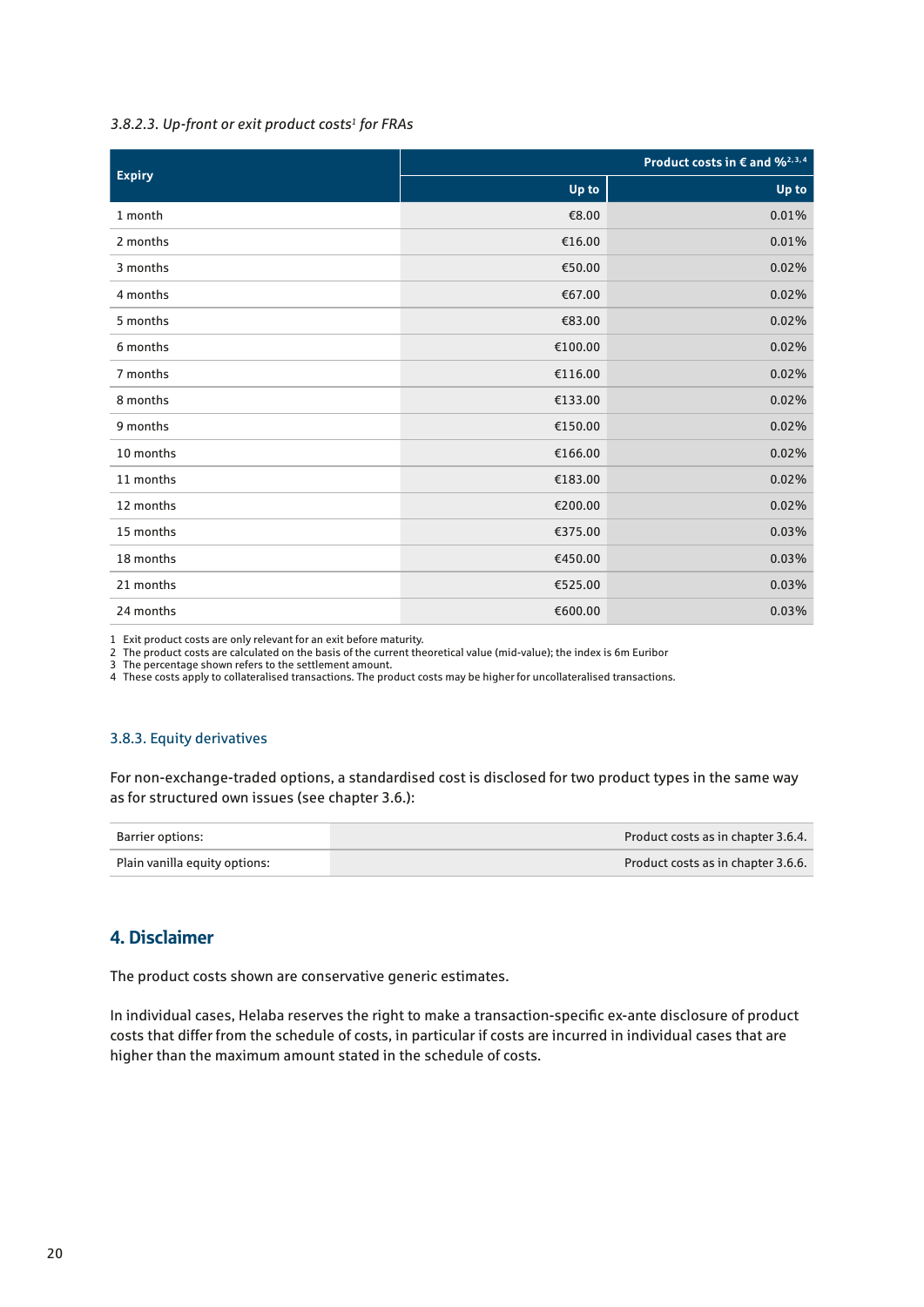## 5. Appendix

#### **5.1. Full ex-ante cost disclosure for the purchase of a credit bond**

| I) Order data                         |               |
|---------------------------------------|---------------|
| Product:                              | <b>Bond</b>   |
| Transaction type:                     | Buy           |
| Principal amount:                     | €1,000,000.00 |
| Previous day's price (closing price): | 100.00%       |
| Quoted price                          | €1,000,000.00 |

| II) Product costs                   |                 |          |
|-------------------------------------|-----------------|----------|
| Up-front costs (one-time)           |                 |          |
| Service costs <sup>1</sup>          | €0.00           | $0.00\%$ |
| - of which inducements to Helaba    | €0.00           | $0.00\%$ |
| Product costs <sup>2</sup>          | €2,500.00       | 0.25%    |
| Foreign exchange costs <sup>3</sup> | €0.00           | $0.00\%$ |
|                                     |                 |          |
| Current costs (p.a.)                |                 |          |
| Service costs <sup>1</sup>          | $\epsilon$ 0.00 | $0.00\%$ |
| - of which inducements to Helaba    | €0.00           | $0.00\%$ |
| <b>Product costs</b>                | €0.00           | $0.00\%$ |
| Foreign exchange costs <sup>3</sup> | €0.00           | $0.00\%$ |
|                                     |                 |          |
| Exit costs <sup>4</sup> (one-time)  |                 |          |

| Service costs <sup>1</sup>          | $\epsilon$ 0.00 | $0.00\%$ |
|-------------------------------------|-----------------|----------|
| - of which inducements to Helaba    | €0.00           | $0.00\%$ |
| Product costs <sup>2</sup>          | €0.00           | $0.00\%$ |
| Foreign exchange costs <sup>3</sup> | €0.00           | $0.00\%$ |

| III) Cost summary for an assumed holding period of 5 years |                            |               |
|------------------------------------------------------------|----------------------------|---------------|
| Service costs <sup>1</sup>                                 | $\epsilon$ <sub>0.00</sub> | $0.00\%$ p.a. |
| Product costs                                              | €0.00                      | $0.00\%$ p.a. |
| Foreign exchange costs <sup>3</sup>                        | €0.00                      | $0.00\%$ p.a. |
| <b>Total costs</b>                                         | €2,500.00                  | $0.05\%$ p.a. |
| - of which inducements to Helaba                           | €0.00                      | $0.00\%$ p.a. |

Explanations:

The calculation is based on the assumption that the product is held to maturity or 5 years. There are no exit costs for products that fall due at maturity. The action costs may vary, for example depending on the actual holding period and the performance of the product.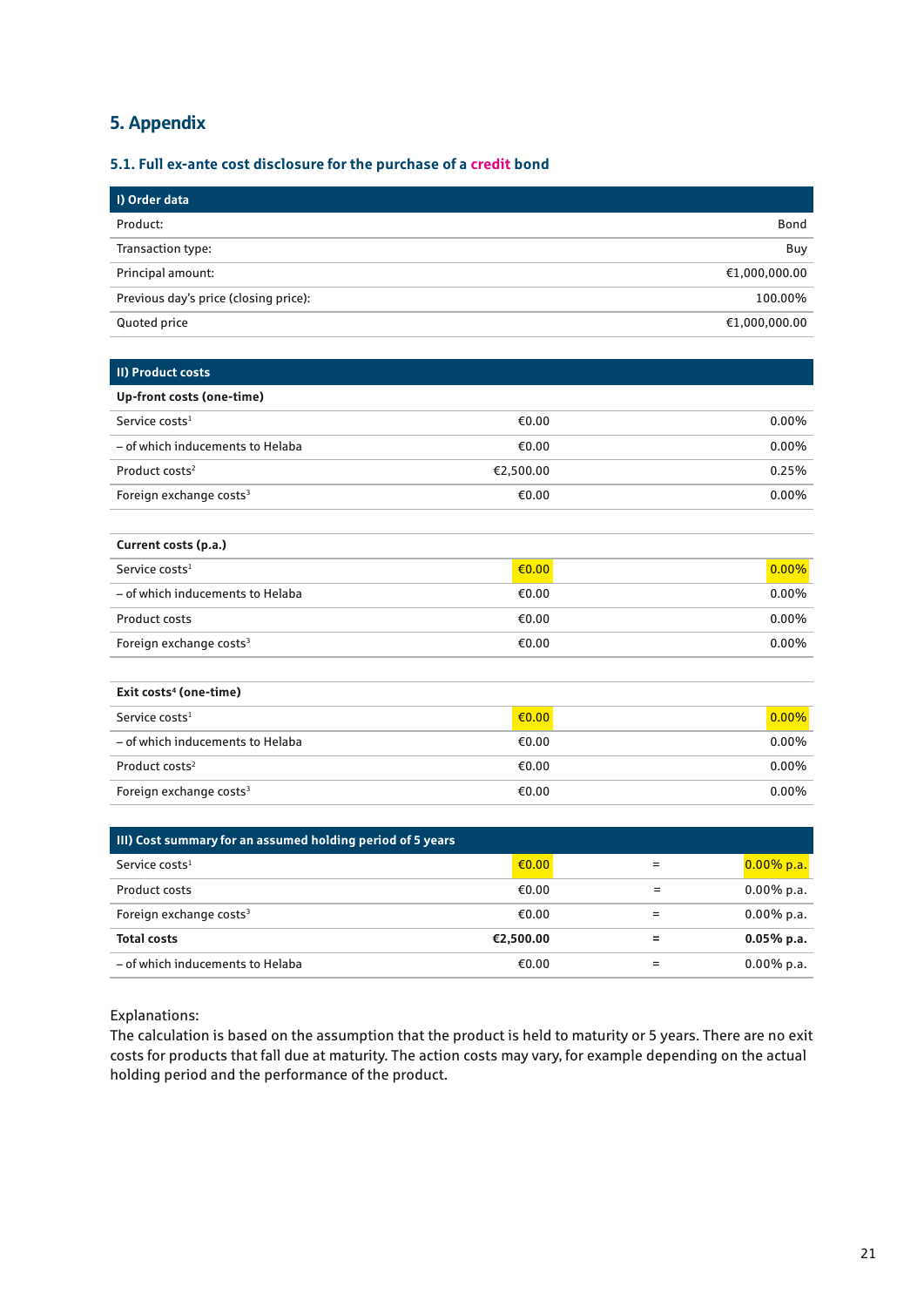#### **IV) Effects of costs on return**

The costs reduce the return on the investment during the assumed holding period as follows:

| Service costs <sup>1</sup>          |          |          |          |          |          |
|-------------------------------------|----------|----------|----------|----------|----------|
|                                     | Year 1   | Year 2   | Year 3   | Year 4   | Year 5   |
| Up-front costs                      | $0.00\%$ | $0.00\%$ | $0.00\%$ | $0.00\%$ | 0.00%    |
| Ongoing costs p.a. <sup>5</sup>     | $0.00\%$ | $0.00\%$ | $0.00\%$ | $0.00\%$ | 0.00%    |
| Exit costs                          | $0.00\%$ | $0.00\%$ | 0.00%    | $0.00\%$ | $0.00\%$ |
|                                     |          |          |          |          |          |
| <b>Product costs</b>                |          |          |          |          |          |
|                                     | Year 1   | Year 2   | Year 3   | Year 4   | Year 5   |
| Up-front costs                      | 0.25%    | $0.00\%$ | $0.00\%$ | $0.00\%$ | $0.00\%$ |
| Ongoing costs                       | $0.00\%$ | $0.00\%$ | $0.00\%$ | $0.00\%$ | $0.00\%$ |
| Exit costs                          | 0.00%    | $0.00\%$ | 0.00%    | 0.00%    | $0.00\%$ |
|                                     |          |          |          |          |          |
| Foreign exchange costs <sup>3</sup> | $0.00\%$ | $0.00\%$ | $0.00\%$ | $0.00\%$ | $0.00\%$ |
|                                     |          |          |          |          |          |
| Total costs <sup>5</sup>            | 0.25%    | 0.00%    | $0.00\%$ | 0.00%    | 0.00%    |

#### Explanations:

The above table enables an analysis of the effects of costs on the return.

- In the first year, especially the up-front costs, i.e. the costs to buy the product, have the greatest effect.
- In the final year, especially the exit costs, i.e. the costs to sell the product, have the greatest effect. Exit costs are of relevance only in the event of an exit prior to maturity.
- The ongoing costs are probably the same in each year.

This analysis is limited to the effects of the costs and does not indicate the amount of the return, which cannot be predicted.

1 Please enter in the fields highlighted yellow any service costs you may have agreed with Helaba (commission fees and fees in connection with custody accounts).

- 2 On the settlement amount
- 3 Please enter foreign exchange costs in the red fields. Where conversion into EUR is required.
- 4 Only relevant for exit before maturity or for products that do not fall due at maturity, for which an exit in Year 5 is assumed.
- 5 As a rule, the annual custody account fee charged depends on the custody account balance and must be calculated for this transaction. In other words, the custody account fee may increase if the custody account contains other products and higher custody account volumes are reached.

Note: Any minimum fees (e.g. for custody account fees) must also be taken into consideration. They must be looked at separately in the agreements with your custodian bank.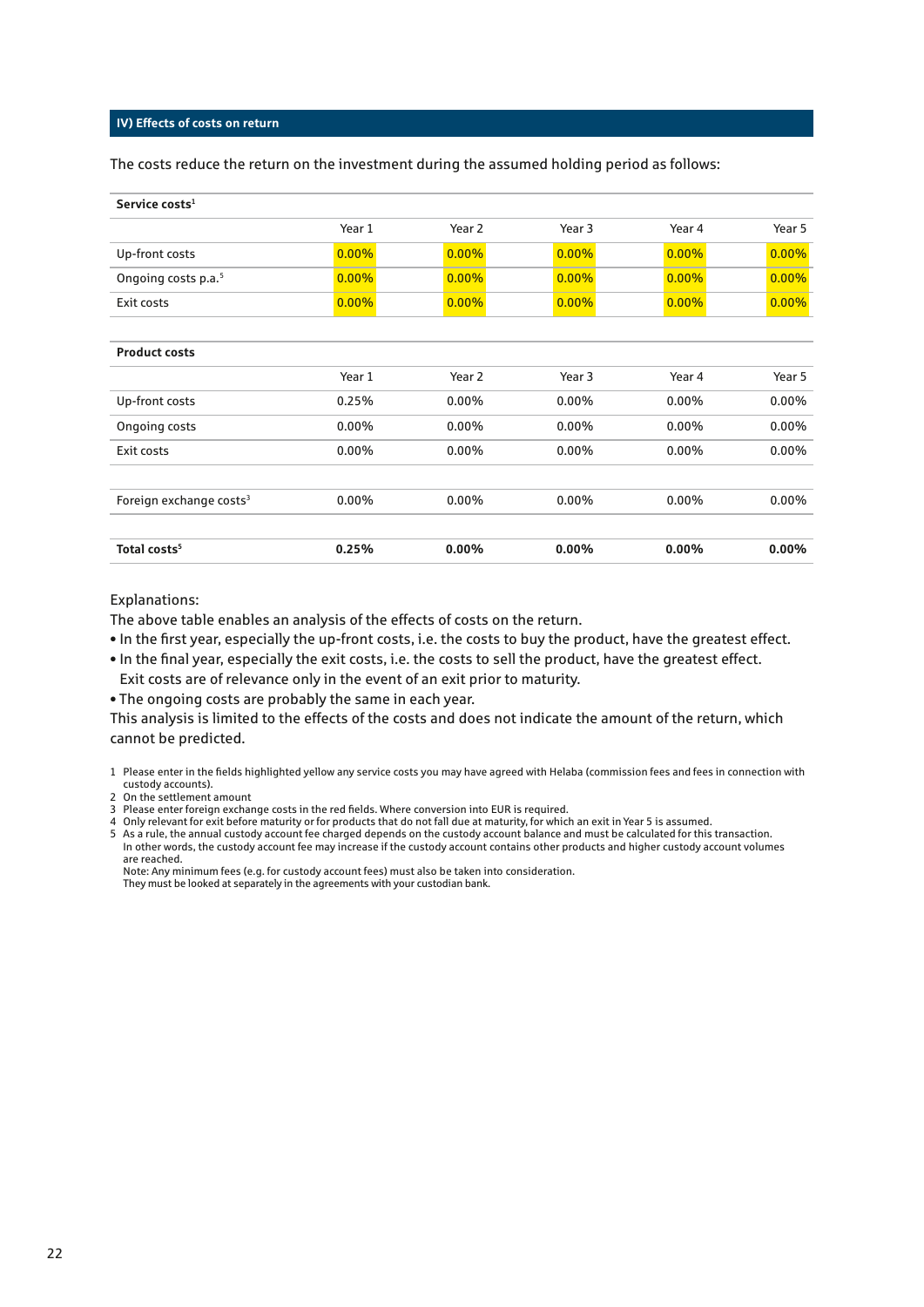## **5.2. Full ex-ante cost disclosure for the purchase of an own issue**

#### Cost disclosure for an own issue

| I) Order data     |               |
|-------------------|---------------|
| Product:          | own issue     |
| Transaction type: | Buy           |
| Principal amount: | €1,000,000.00 |
| Maturity:         | 18 months     |

#### **II) Statement of cost items and sales commissions (inducements and margins)**

| Up-front costs (one-time)        |       |    |
|----------------------------------|-------|----|
| Service costs                    | €0.00 | 0% |
| - of which inducements to Helaba | €0.00 | 0% |
| Product costs                    | €0.00 | 0% |
| Foreign exchange costs           | €0.00 | 0% |
| Current costs (p.a.)             |       |    |
| Service costs                    | €0.00 | 0% |
| - of which inducements to Helaba | €0.00 | 0% |
| Product costs                    | €0.00 | 0% |
| Foreign exchange costs           | €0.00 | 0% |
| <b>Exit costs</b>                |       |    |
| Service costs                    | €0.00 | 0% |
| - of which inducements to Helaba | €0.00 | 0% |
| <b>Product costs</b>             | €0.00 | 0% |
| Foreign exchange costs           | €0.00 | 0% |

| <b>III) Cost summary</b>         |       |            |
|----------------------------------|-------|------------|
| Service costs                    | €0.00 | $0\%$ p.a. |
| Product costs                    | €0.00 | $0\%$ p.a. |
| Foreign exchange costs           | €0.00 | $0\%$ p.a. |
| <b>Total costs</b>               | €0.00 | 0% p.a.    |
| - of which inducements to Helaba | €0.00 | $0\%$ p.a. |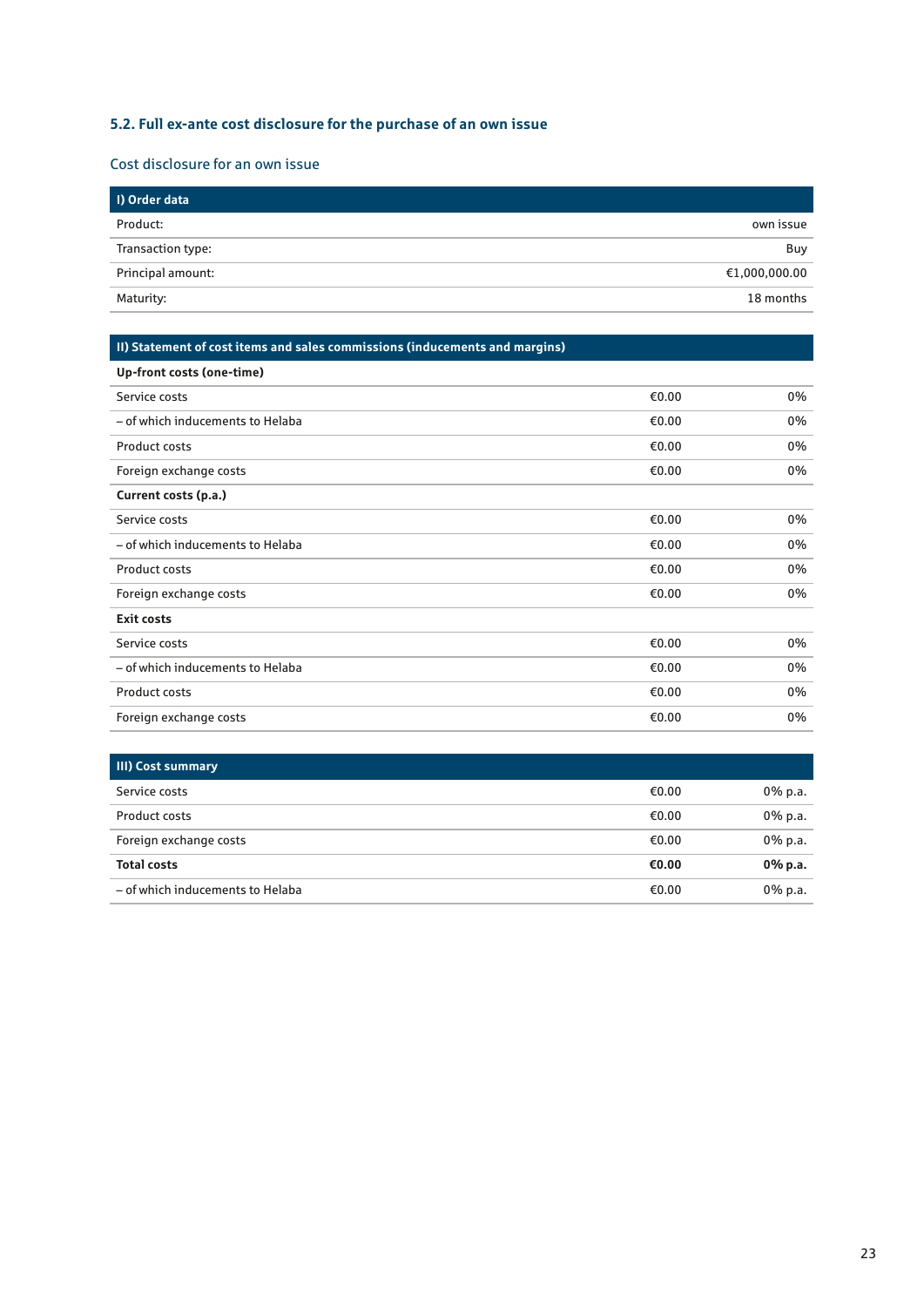#### **IV) Effects of costs on return**

The costs reduce the return on the investment during the term of 1 year and 6 months as follows:

| <b>Service costs</b>   | Year 1 | Year <sub>2</sub> |
|------------------------|--------|-------------------|
| Up-front costs         | 0%     | 0.00%             |
| Ongoing costs p.a.     | 0%     | 0.00%             |
| Exit costs             | 0%     | 0.00%             |
| Up-front costs         | 0%     | $0.00\%$          |
| <b>Product costs</b>   |        |                   |
| Ongoing costs p.a.     | 0%     | $0.00\%$          |
| Exit costs             | 0%     | $0.00\%$          |
| Foreign exchange costs | 0%     | $0.00\%$          |
| <b>Total costs</b>     | 0%     | $0.00\%$          |

#### Explanations:

The above table shows the effects of costs on the return. It includes both costs that are included directly in the product and costs charged directly by Helaba:

• In the first year, especially the up-front costs, i.e. the costs to buy the product, have the greatest effect. • The ongoing costs are the same in each year.

This analysis is limited to the effects of the costs and does not indicate the amount of the return, which cannot be predicted.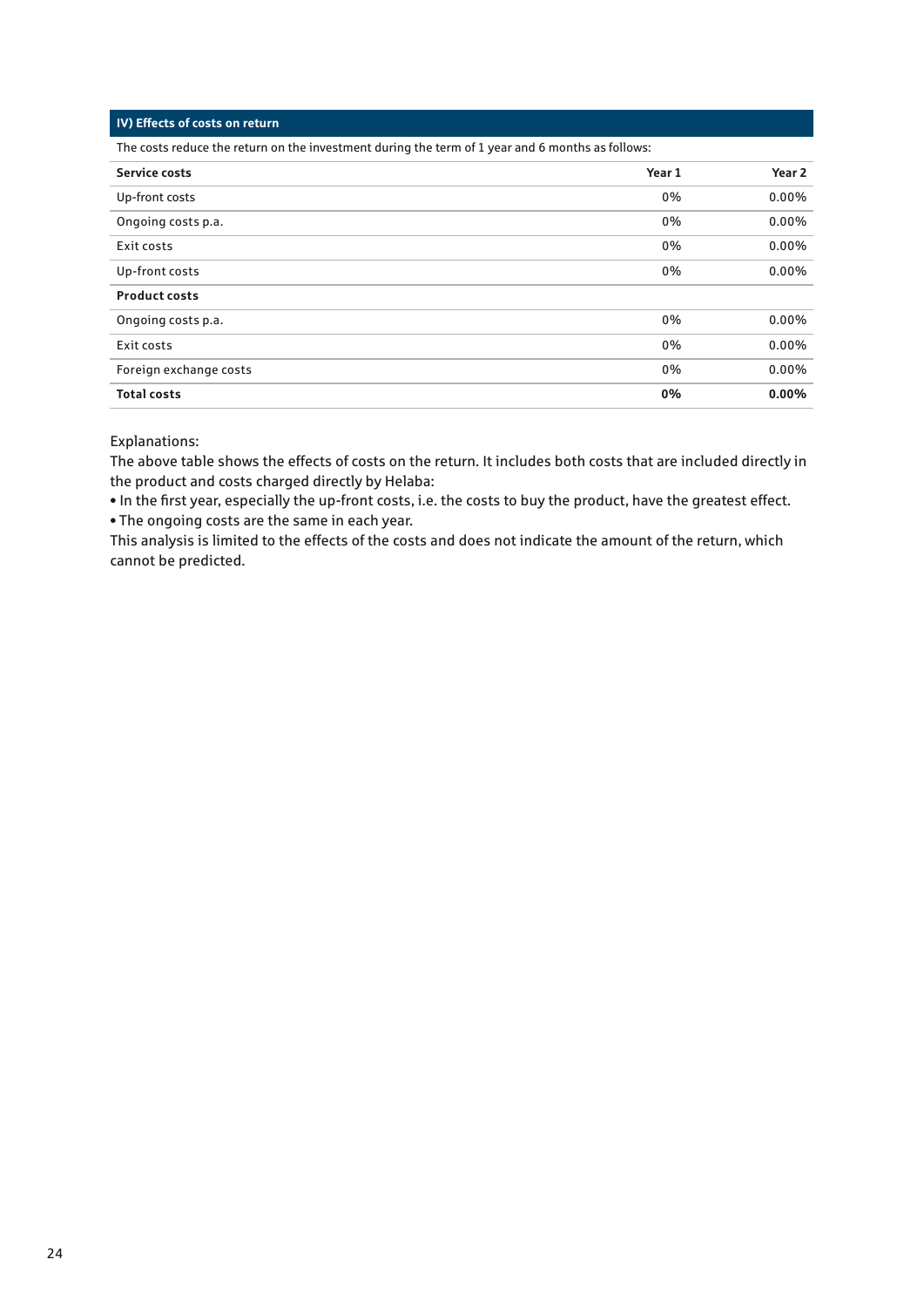## **5.2. Full ex-ante cost disclosure for the purchase of an OTC derivative**

| I) Order data                                                                                              |                                                              |
|------------------------------------------------------------------------------------------------------------|--------------------------------------------------------------|
| Product:                                                                                                   | Interest rate derivative (interest rate swap)                |
| Transaction type:                                                                                          | <b>Proprietary business</b>                                  |
| Nominal amount in $E$ :                                                                                    | €1,000,000.00                                                |
| Initial nominal amount in foreign currency:<br>(converted at the current exchange rate) Exchange rate 1.20 | USD 120,000.00                                               |
| Currency:                                                                                                  | <b>USD</b>                                                   |
| Term in days:                                                                                              | 720                                                          |
| Payment:                                                                                                   | Costs are settled through the initial negative market value. |

## **II) Statement of cost items and sales commissions (inducements and margins)**

| Up-front costs (one-time)        |         |          |
|----------------------------------|---------|----------|
| Service costs                    | €0.00   | $0.00\%$ |
| - of which inducements to Helaba | €0.00   | $0.00\%$ |
| Product costs                    | €300.00 | 0.003%   |
| Foreign exchange costs           | €0.00   | $0.00\%$ |
| Current costs (p.a.)             |         |          |
| Service costs                    | €0.00   | $0.00\%$ |
| - of which inducements to Helaba | €0.00   | $0.00\%$ |
| Product costs                    | €0.00   | $0.00\%$ |
| Foreign exchange costs           | €0.00   | $0.00\%$ |
| <b>Exit costs</b>                |         |          |
| Service costs                    | €0.00   | $0.00\%$ |
| - of which inducements to Helaba | €0.00   | $0.00\%$ |
| <b>Product costs</b>             | €0.00   | $0.00\%$ |
| Foreign exchange costs           | €0.00   | $0.00\%$ |
|                                  |         |          |

| <b>III) Cost summary for the entire term</b> |         |                |
|----------------------------------------------|---------|----------------|
| Service costs                                | €0.00   | $0.00\%$ p.a.  |
| Product costs                                | €300.00 | $0.001\%$ p.a. |
| Foreign exchange costs                       | €0.00   | $0.00\%$ p.a.  |
| <b>Total costs</b>                           | €0.00   | $0.00\%$ p.a.  |
| - of which inducements to Helaba             | €0.00   | $0.00\%$ p.a.  |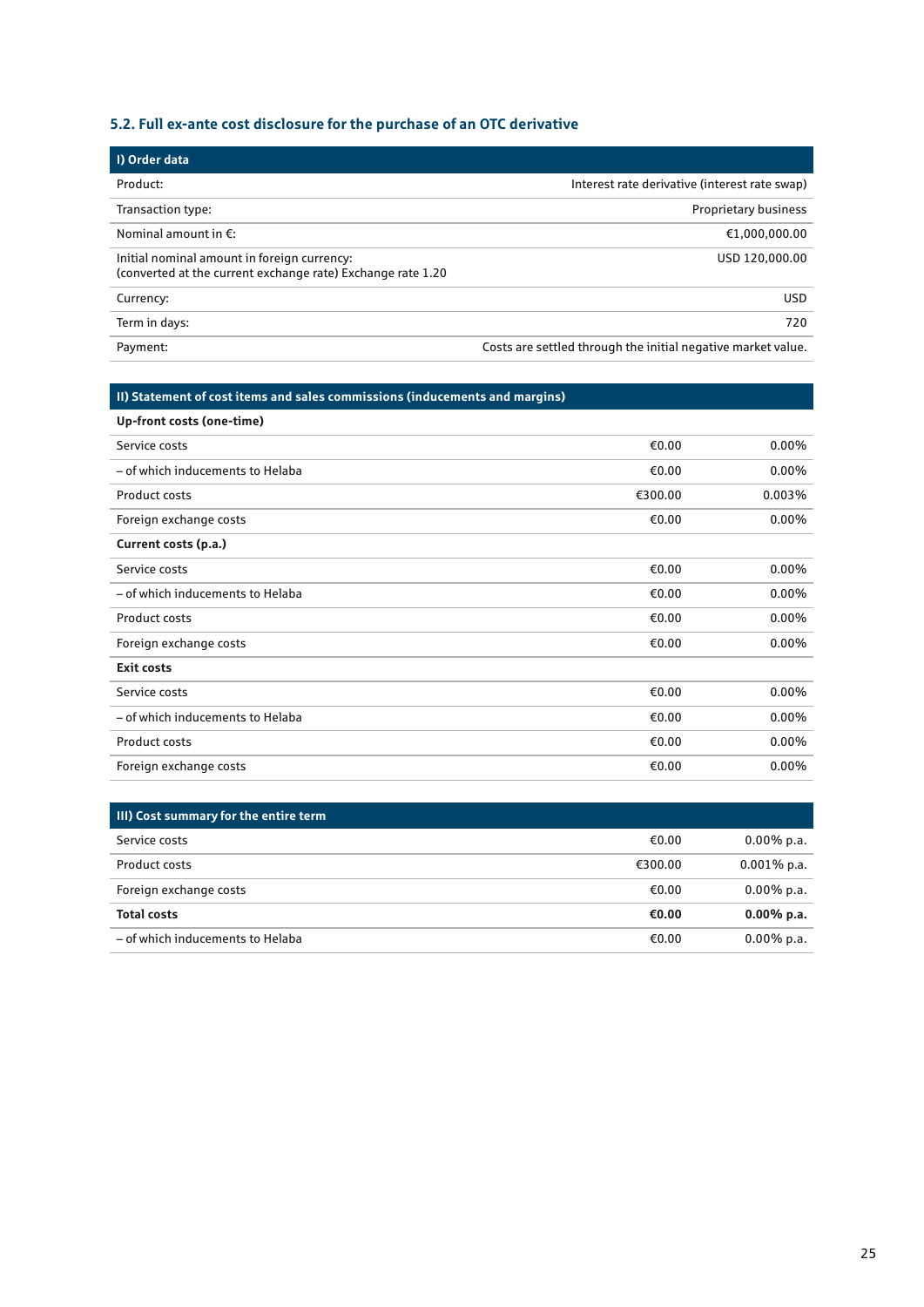| IV) Effects of costs over time. |  |
|---------------------------------|--|
|---------------------------------|--|

The costs reduce the return on the investment as follows:

| <b>Service costs</b>   | Year 1   | Year <sub>2</sub> |
|------------------------|----------|-------------------|
| Up-front costs         | $0.00\%$ | 0.00%             |
| Ongoing costs p.a.     | $0.00\%$ | 0.00%             |
| Exit costs             | $0.00\%$ | $0.00\%$          |
| Up-front costs         | 0.003%   | $0.00\%$          |
| <b>Product costs</b>   |          |                   |
| Ongoing costs p.a.     | $0.00\%$ | $0.00\%$          |
| Exit costs             | $0.00\%$ | $0.00\%$          |
| Foreign exchange costs | $0.00\%$ | $0.00\%$          |
| <b>Total costs</b>     | 0.003%   | $0.00\%$          |

Note:

The costs shown are best estimates. Actual costs may differ because of market fluctuations.

The client may incur additional costs if the transaction is terminated (closed out) before the end of the term. The costs do not have to be paid, but the contract begins with an initial negative market value. No further costs are charged during the term.